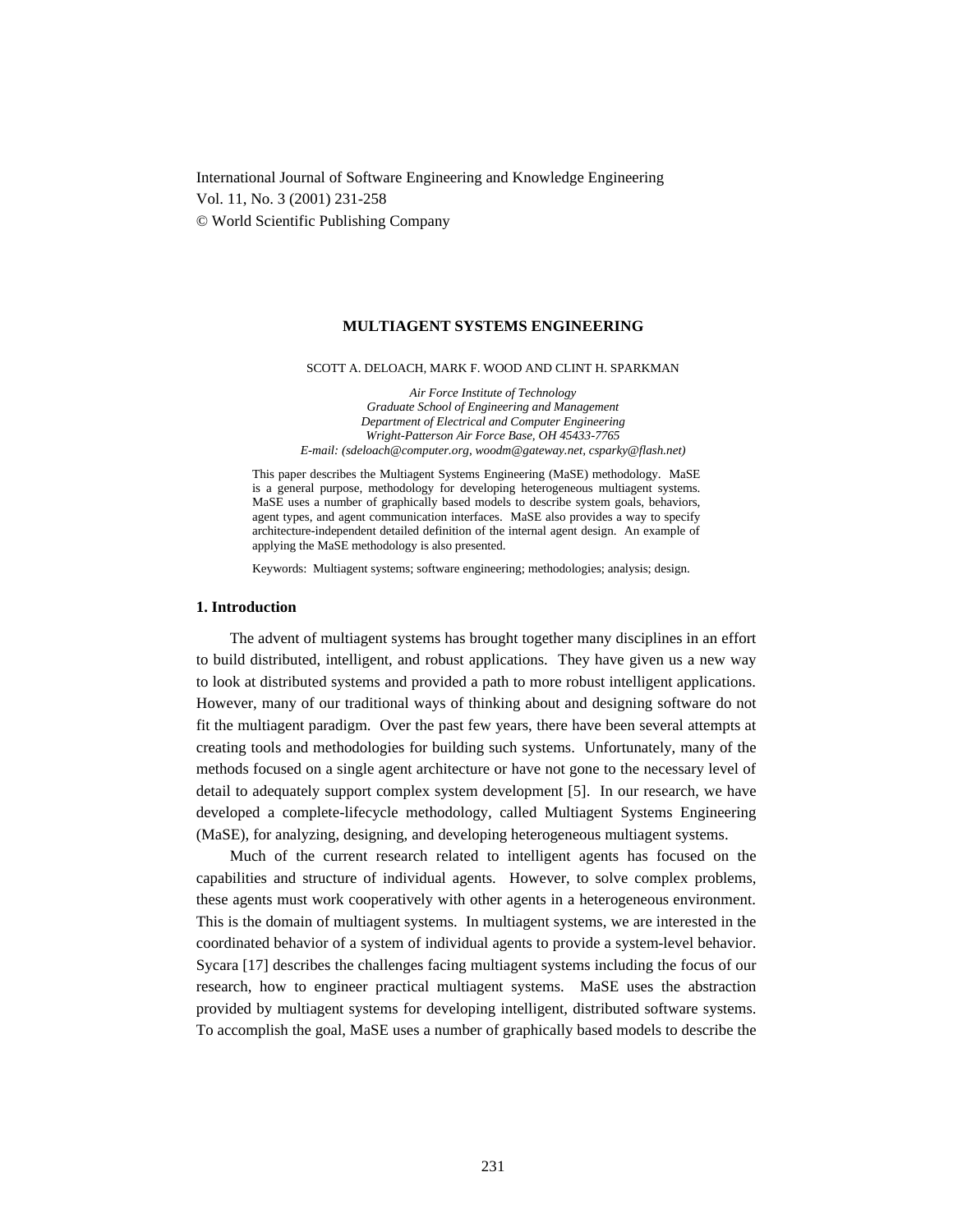types of agents in a system and their interfaces to other agents, as well as an architectureindependent detailed definition of the internal agent design.

In our research, we view MaSE as a further abstraction of the object-oriented paradigm where agents are a specialization of objects. Instead of simple objects, with methods that can be invoked by other objects, agents coordinate with each other via conversations and act proactively to accomplish individual and system-wide goals. Interestingly, this viewpoint sidesteps the issues regarding what is or is not an agent. We view agents merely as a convenient abstraction, which may or may not possess intelligence. In this way, we handle intelligent and non-intelligent system components equally within the same framework. In addition, since we view agents as specializations of objects, we build on existing object-oriented techniques and apply them to the specification and design of multiagent systems.

The primary focus of MaSE is to help a designer take an initial set of requirements and analyze, design, and implement a working multiagent system. This methodology is the foundation for the Air Force Institute of Technology's (AFIT) agentTool development system, which also serves as a validation platform and a proof of concept [2]. The agentTool system is a graphically-based, fully interactive software engineering tool for the MaSE methodology. agentTool supports the analysis and design in each of the seven MaSE steps. The agentTool system also supports automatic verification of inter-agent communications and code generation for multiple multiagent system frameworks. The MaSE methodology, as well as agentTool, is independent of any particular agent architecture, programming language, or communication framework. The focus of our work is on building heterogeneous multiagent systems. We can implement a multiagent system designed in MaSE in several different ways from the same design.

The MaSE methodology is a specialization of more traditional software engineering methodologies. The general operation of MaSE follows the phases and steps shown on the right side of Figure 1. The MaSE Analysis phase consists of three steps: Capturing Goals, Applying Use Cases, and Refining Roles. The Design phase has four steps: Creating Agent Classes, Constructing Conversations, Assembling Agent Classes, and System Design. The rounded rectangles denote the MaSE models used to capture the output of each step while the arrows between them show how the models affect each other. While we have drawn it as a single flow from top to bottom, with the models created in one step being the inputs for subsequent steps, in practice the methodology is iterative. The intent is that the analyst or designer be allowed to move between steps and phases freely such that with each successive pass, additional detail is added and, eventually, a complete and consistent system design is produced.

A major strength of MaSE is the ability to track changes throughout the process. Every object created during the analysis and design phases can be traced forward or backward through the different steps to other related objects. For instance, a goal derived in the Capturing Goals step can be traced to a specific role, task, and agent class.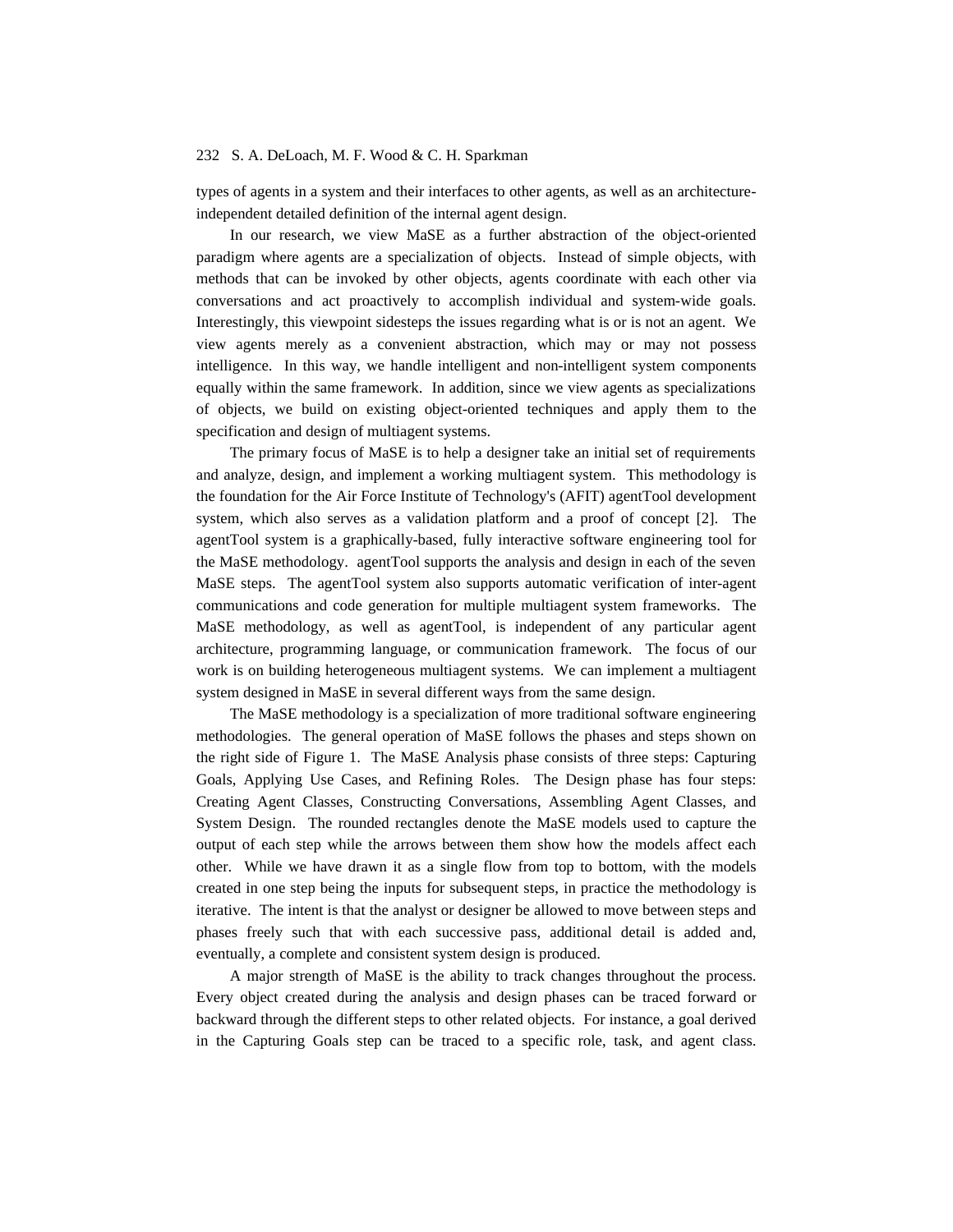Likewise, an agent class can be traced back through tasks and roles to the system level goal it was designed to satisfy.

The individual steps of the analysis and design phases are discussed in Sections 2 and 3. An overview of where MaSE has been used and future research directions is presented in Section 4 while a comparison with other existing multiagent methodologies is given in Section 5.



*Figure 1. MaSE Phases*

# **2. Analysis Phase**

The purpose of the MaSE Analysis phase is to produce a set of roles whose tasks describe what the system has to do to meet its overall requirements. A role describes an entity that performs some function within the system. In MaSE, each role is responsible for achieving, or helping to achieve specific system goals or sub-goals. MaSE roles are analogous to roles played by actors in a play or by members of a typical company structure. The company (which corresponds to system) has roles such as "president", "vice-president", and "mail clerk" that have specific responsibilities, rights and relationships defined in order to meet the overall company goal.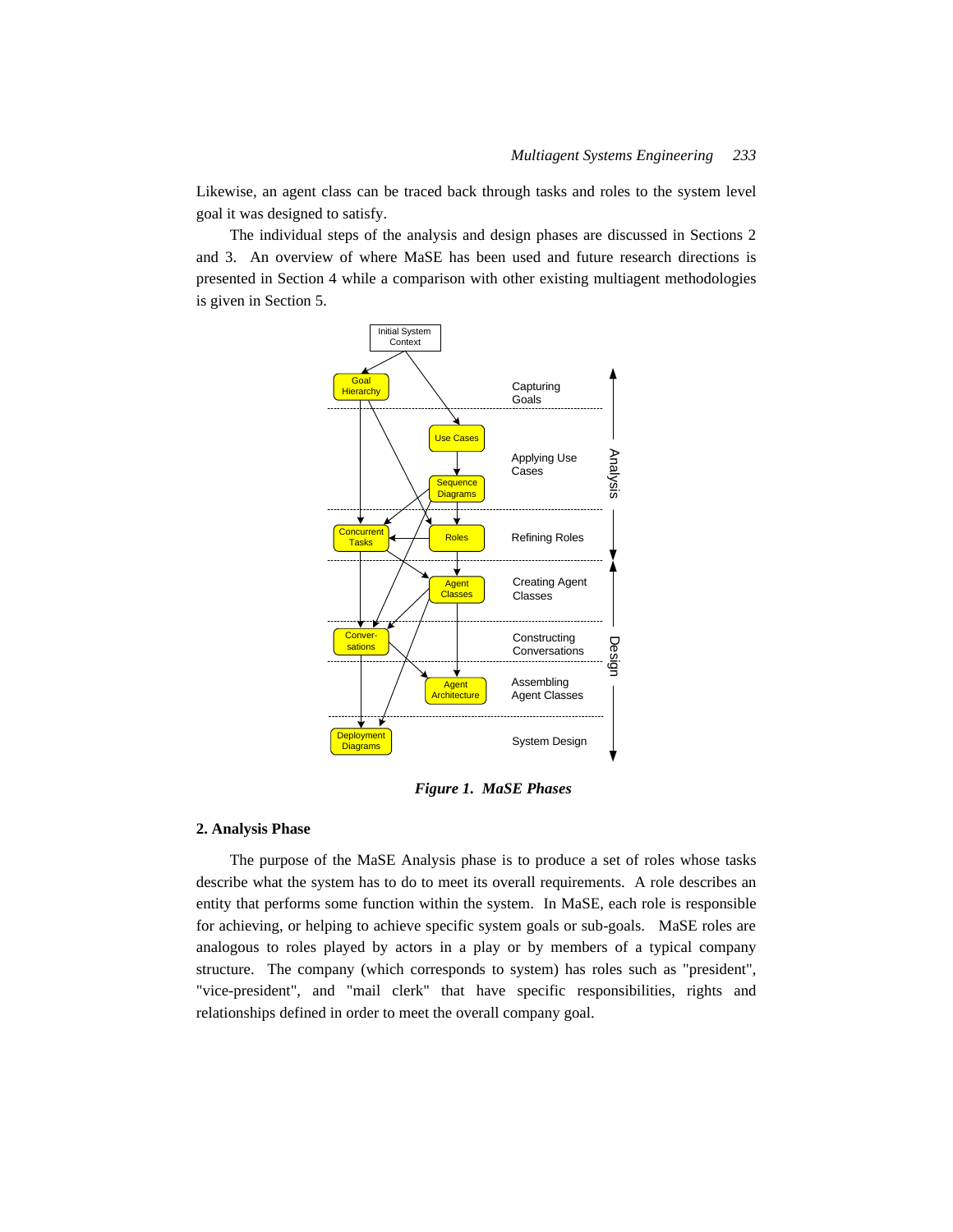We chose to model multiagent systems using roles since roles are typically goal driven and map conveniently to agents. Because roles are goal-driven, we also chose to abstract the functional requirements into a set of system goals that can be passed on to the individual roles to carry out. A goal is an abstraction of a set of functional requirements. Typically a system has an overall goal and a set of sub-goals that must be achieved to reach the overall system goal.

The overall approach in the MaSE Analysis phase is fairly simple. Define the system goals from a set of functional requirements and then define the roles necessary to meet those goals. While a direct mapping from goals to roles is possible, MaSE suggests the use of Use Cases to help validate the system goals and derive an initial set of roles. The individual steps of the Analysis phase of Capturing Goals, Applying Use Cases, and Refining Roles are presented in Sections 2.1, 2.2, and 2.3 respectively.

# *2.1 Capturing Goals*

The first step in the MaSE Analysis phase is Capturing Goals, which takes an initial system specification and transforms it into a structured set of system goals. In the context of the classic software lifecycle, this phase is concerned with system and software analysis. The initial system context is the collection of anything given to the analyst as a starting point for system analysis. We assume that the initial system context includes a software requirements specification that includes a well-defined set of functional requirements. Functional requirements tell the analyst the services that the system must provide and how the system should or should not behave based on inputs to the system and its current state [14]. The first step in the Analysis phase is to abstract the functional requirements into system goals. Our definition of a goal is similar to that described by Cockburn [1]; however, instead of focusing on the user's goal in using the system, we look at it from the system's point of view. The overall goal of the system is to fulfill the desires of the user. Therefore, if a user has a goal of "keeping track of possible login violations," the system goal would be to "inform user of possible login violations." Stating goals from the system's perspective seems to be more natural when talking about the system itself.

We chose to base the MaSE Analysis phase on goals because system goals are more stable than functions, processes, or information structures that often change with time [7]. Goals embody what the system is trying to achieve and generally remain constant throughout the analysis and design process. This is in contrast to other possible analysis objects, such as functions, that are organized around how something is done. In functional analysis, the details can be overwhelming and rapidly changing [7].

There are two sub-steps in Capturing Goals: identifying goals and structuring goals. First, goals must be identified from the initial system context. Next, the goals are analyzed and structured into a form that can be used later in the Analysis phase. Each sub-step is described in more detail below.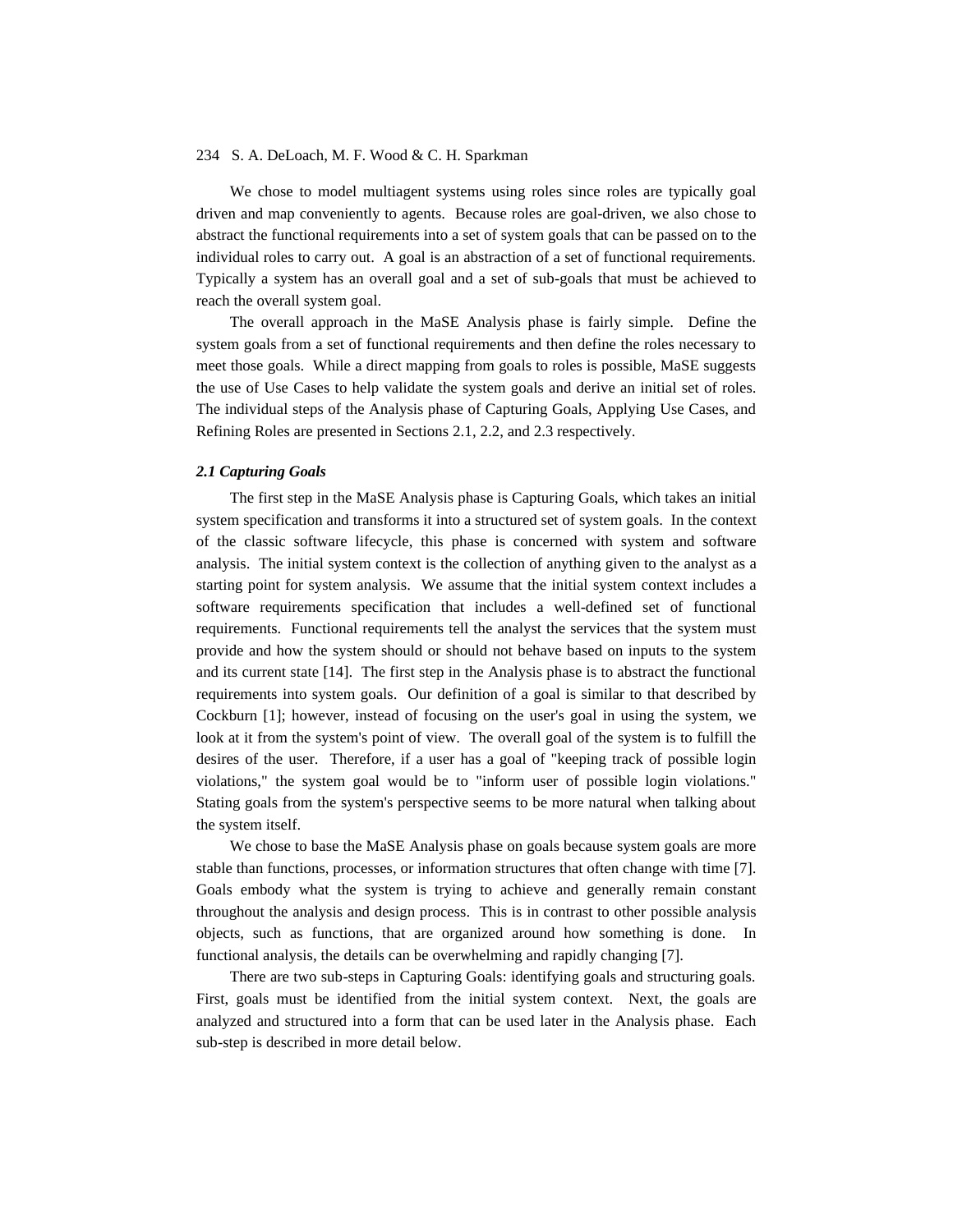# 2.1.1 Identifying Goals

The first step in capturing goals is to capture the essence of an initial set of functional requirements. This process begins by extracting scenarios from the initial specification and describing the goal of that scenario. Assume we are given the following function requirements for security violations on a computer system [7].

- The system is responsible for dealing with host violations, in particular login violations and system file intrusions. The system administrator is notified of suspected or attempted intrusions.
- It is necessary to validate the date, time and existence of system files periodically, every few minutes. When a file is not found or a new version appears, the system administrator needs to be notified. When a user tries to modify or delete a system file, the system administrator needs to be notified.
- A user tries to login when he or she does not have a valid account. If this occurs once or twice in a short period of time, it is not a violation. Three or more attempts are a violation that needs to be reported.
- The system administrator may not be available to receive a notification. This can be due to a network failure or the fact that the administrator is performing another task. The report needs to be stored and resent after a delay.

An example of the goals derived from these requirements is shown below. Notice that all the details on how to perform system functions (e.g., "It is necessary to validate the date, time and existence of system files periodically, every few minutes") are not included as goals.

- 1. Inform administrator of file violations.
- 2. Inform administrator of login violations.
- 3. Detect invalid file deletion attempts.
- 4. Detect invalid file modification attempts.
- 5. Detect invalid login attempts.
- 6. Notify administrator of violations.

The purpose of using goals is that identify the critical aspects of the system requirements. Therefore, an analyst should specify goals as abstractly as possible without losing the essence of the requirement. This abstraction can be performed by removing detailed information when specifying goals. For example, to "Detect invalid login attempts" is a goal. How to detect invalid attempts is a requirement that may change with time or between various operating systems and is not a goal.

Once goals have been captured and explicitly stated, they are less likely to change than the detailed steps and activities involved in accomplishing them. These goals provide the foundation for the analysis model; all roles and tasks defined in later steps must support one of the goals identified in this step. If, later in the analysis, the analyst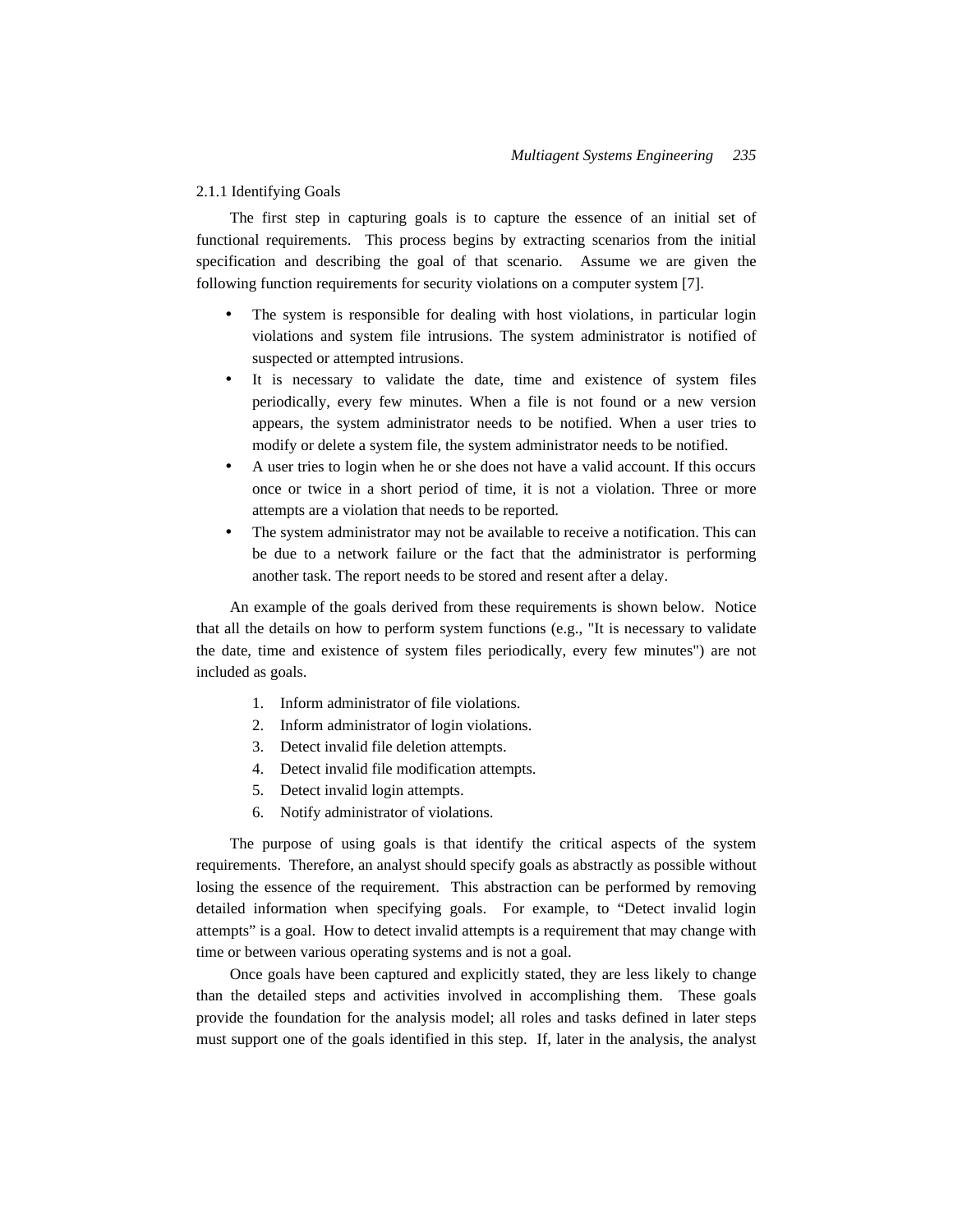discovers roles or tasks that do not support an existing system goal, either the roles and tasks are superfluous or a new goal can be added to the goal set.

# 2.1.2 Structuring Goals

The final step in Capturing Goals is structuring the goals into a Goal Hierarchy Diagram, as shown in Figure 2. A Goal Hierarchy Diagram is a directed, acyclic graph where the nodes represent goals and the arcs define a sub-goal relationship. A goal hierarchy is not a tree since a goal may be a sub-goal of more than one parent goal. Each level in the diagram is intended to contain goal "peers" that are at approximately the same level of detail.

To develop the goal hierarchy, the analyst studies the initial set of goals for their importance and inter-relationships. Even though goals have been captured, they are of various importance, size, and level of detail. The Goal Hierarchy Diagram preserves such relationships, and divides goals into levels of detail and importance that are easier to manage and understand.



*Figure 2. Example Goal Hierarchy Diagram*

The first step in building the hierarchy is to identify the overall system goal, which is placed at the top of the Goal Hierarchy Diagram. However, it is often the case, as in our example above, that a single system goal cannot be directly extracted from the functional requirements. In this case, the highest-level goals are summarized to create an overall system goal and the high level goals become sub-goals of the system goal. Once a basic goal hierarchy is in place, goals may be decomposed into new sub-goals. Each subgoal must support its parent goal in the hierarchy. A goal is a valid sub-goal if it defines what the system must do to support its parent goal.

Goal decomposition is not simply "functional decomposition." Functional decomposition results in a set of steps to achieve a goal. For example, the steps required to implement the goal "Inform administrator of login violations" are to (1) detect all logins, (2) determine if they are valid, and (3) send a message to the administrator for all invalid logins. However, valid sub-goals include "Detect invalid login attempts" and "Notify administrator of violations." The facts that an invalid login is detected and the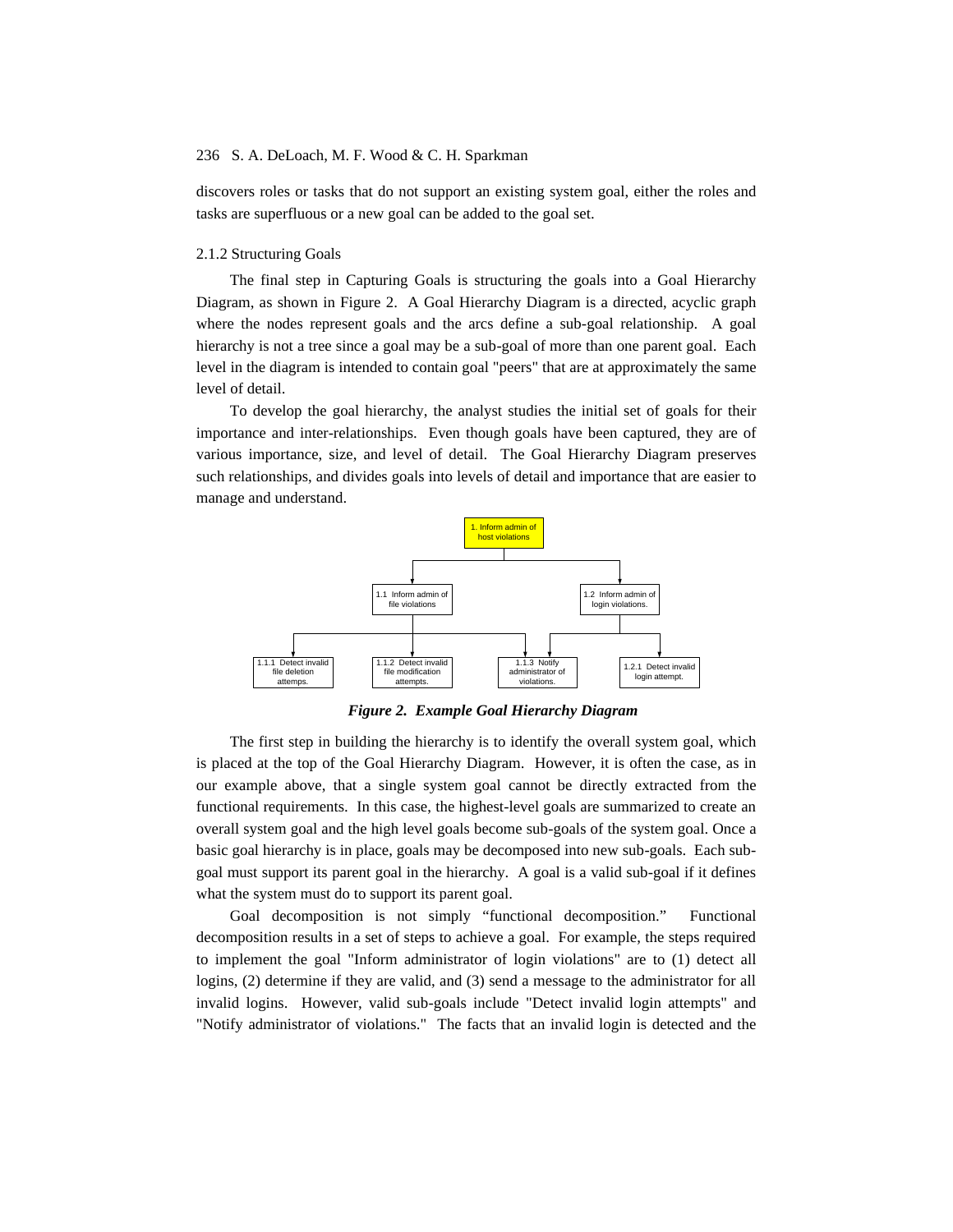## *Multiagent Systems Engineering 237*

administrator is notified are the goals, how we detect invalid logins and notify the administrator are not. Goal decomposition continues until any further decomposition would result in a functional requirement instead of a goal (i.e., the analyst starts capturing how the goal should be accomplished). Once a decision of how a goal should be accomplished, the analyst has moved gone too far in the goal decomposition process.

There are four special types of goals in a Goal Hierarchy Diagram: summary, partitioned, combined, and non-functional. Goals can have attributes of more than one special goal type; however, they do not necessarily have to be one of these types at all.

A *summary goal* [1] is derived from a set of existing "peer" goals to provide a common parent goal. This often happens at the highest levels of the hierarchy. For instance, if the analyst decides that goals of "Inform admin of file violations" and "Inform admin of login violations" constitute the highest level of goals for the system, the analyst may abstract them further to create the summary goal "Inform admin of host violations", which is the overall system goal as shown in Figure 2.

Some goals do not directly direct support of the overall system goal, but are critical to the correct functioning of the system. These *non-functional goals* are often derived from non-functional requirements such as reliability or response times. For example, if a system must be able to find resources dynamically, a goal to facilitate locating dynamic resources may be required. While not central to the main goal of the system, this goal allows the system to meet its requirements. In this case, another "branch" of the Goal Hierarchy Diagram can be created and placed under an overall system level goal.

There are often a number of sub-goals in a hierarchy that are identical or very similar that can be grouped into a *combined goal*. For example, the initial goals "Inform administrator of file violations" and "Inform administrator of login violations" are combined in Figure 2 into the single goal of "Notify administrator of violations." In this case, the combined goal becomes a sub-goal of both the "Inform admin of file violations" and the "Inform admin of login violations" goals. By combining goals, the analyst can make the final system more understandable by combining similar functionality into specific roles or agents.

A *partitioned goal* is a goal with a set of sub-goals that, when taken collectively, effectively meet that goal. In essence, the sub-goals must cooperate to achieve their parent goal. While this is always true of summary goals, it may be true of any goals with a set of sub-goals. By defining a goal as "partitioned", it frees the analyst from specifically accounting for it in the rest of the analysis process. Partitioned goals are annotated in a Goal Hierarchy Diagram using a gray goal box instead of a clear box. For example, in Figure 2, Goal 1 is a partitioned goal since it is a summary goal.

At the conclusion of the Capturing Goals step, the system goals have been analyzed, captured, and structured in a Goal Hierarchy Diagram. The analyst can now move to the second step of the Analysis phase, Applying Use Cases, where the initial look at roles and communication paths takes place.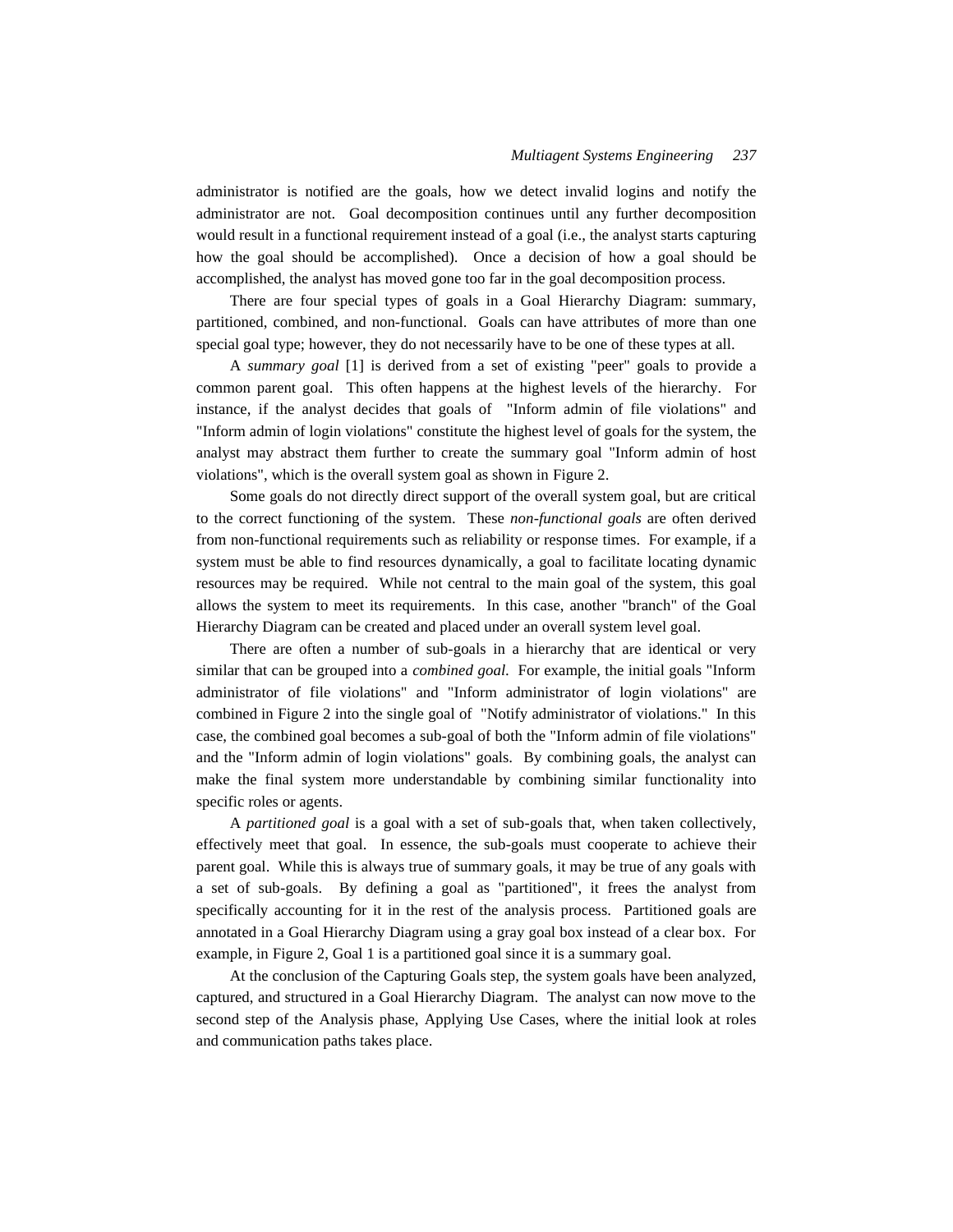### *2.2 Applying Use Cases*

The objective of the Applying Use Cases step is to capture a set of use cases from the initial system context and create a set of Sequence Diagrams to help the system analyst identify an initial set of roles and communications paths within the system. Use cases define basic scenarios that a system should be able to perform. The Sequence Diagrams capture the use cases as a set of events between the roles that make up the system. These event sequences are used later in the Analysis phase to define tasks that a particular role must accomplish. These tasks eventually find their way into the interagent conversations during the Design phase, thus ensuring that the use cases are implemented in the resulting multiagent system.

## 2.2.1 Creating Use Cases

The first step in Applying Use Cases is to extract use cases from the initial system context. Use cases define a sequence of events that can occur in the system. They are examples of how the user thinks the system should behave. Although part of the Applying Use Cases step, creating use cases may actually elicit more information or clarify existing information about system goals. If this happens, the analyst should immediately go back and add or modify the original Goal Hierarchy Diagram.

Use cases may already exist as part of the initial system context or they may have to be extracted by the analyst. The analyst may extract use cases from requirements specifications, user stories, or any other available source. While having a large number of use cases may be handy in helping to understand the system, it is important not to let the creation of use cases get out of hand. The goal of creating use cases is to identify paths of communication, not to define all possible combinations of events and data in the system. The analyst should attempt to gather enough use cases to cover as many possible event sequences without repeating the same sequence many times with different data or events. In general, the analyst should strive to show how each goal can be accomplished. The analyst should capture both positive and negative use cases. A positive use case describes what should happen during normal system operation. However, a negative use case still describes a desired sequence of events, but is illustrative of a breakdown or error. We are currently investigating the use of *obstacles* (as a dual concept to goals) [18] and their relation to negative use cases.

While use cases cannot be used to capture every possible requirement, they are an aid in deriving communication paths and roles. Cross checking the final analysis against the set of derived goals and use cases provides a redundant method for deriving required system behavior.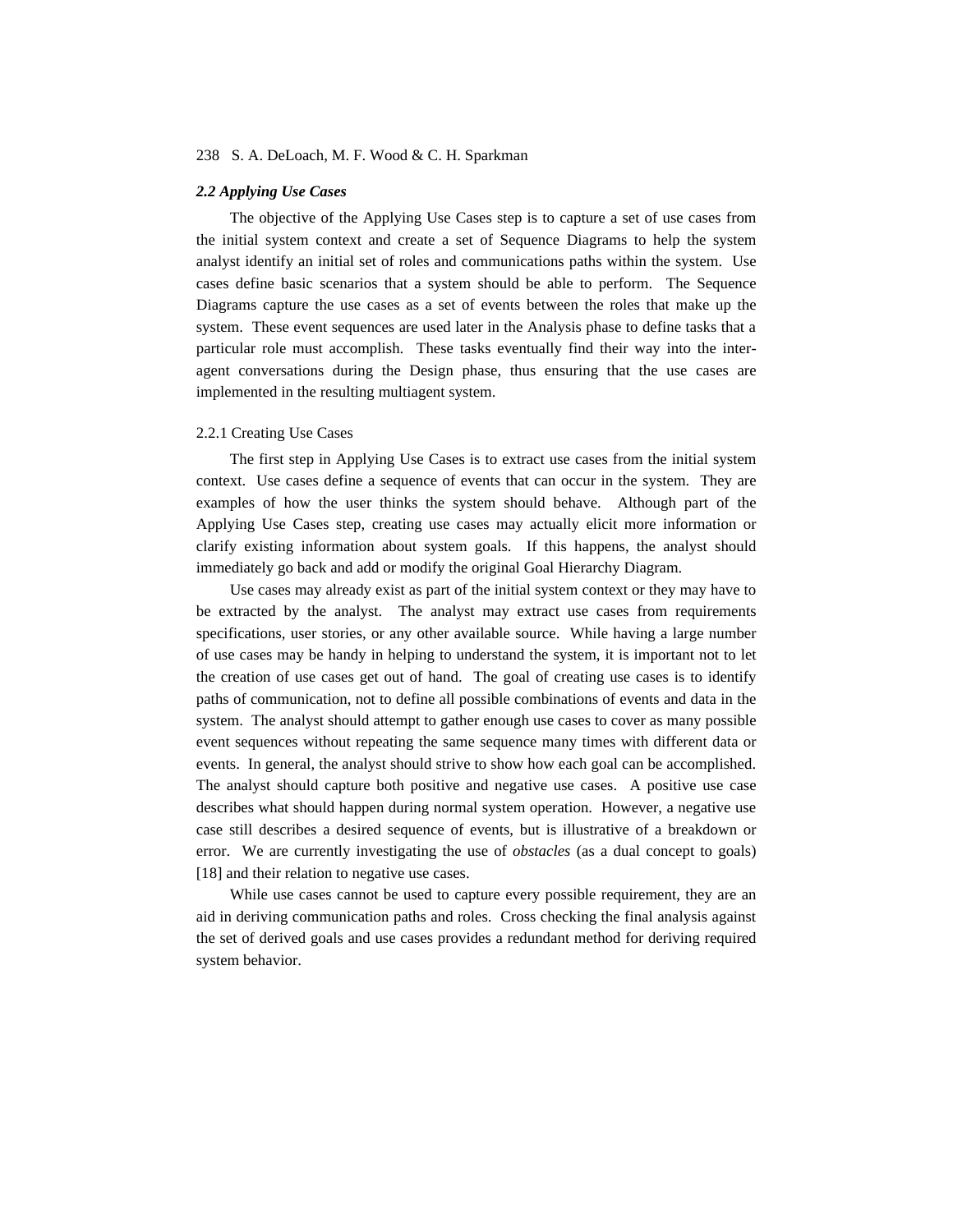### 2.2.2 Creating Sequence Diagrams

A Sequence Diagram depicts the sequence of events that are transmitted between roles identified from use cases as shown in Figure 3. The boxes at the top of the diagram represent system roles and the arrows between the lines represent events passed between roles. Time is assumed to flow from the top of the diagram to the bottom. Therefore, in Figure 3, the FileViolation event is sent from the FileModifiedDetector to the FileNotifier and must precede the RequestNotification event that is sent to the AdminNotifier.



*Figure 3: Sequence Diagram*

Transformation from use cases to Sequence Diagrams is relatively straightforward. Individual entities named in the use case correspond to roles while any type of communications or information passing between use case entities becomes an event. The sequence of the events is based on the use case description. Every type of participant in a Sequence Diagram becomes a role. The roles identified in Sequence Diagrams form the initial set of roles used in the next step, Refining Roles, where they may be renamed, decomposed into multiple roles, or combined with other roles.

In general, one Sequence Diagram is created for each use case. However, if there are several possible execution sequences, multiple Sequence Diagrams may be created. For instance, if a use case has several alternate resolutions, such as "the diagnosis is sent from the doctor to the medical desk, and from the medical desk to the patient unless the patient is a minor, in which case it is sent to the patient's legal guardian from the medical desk", the analyst should create two similar but distinct Sequence Diagrams to define the use case. One use case could be used to describe what happens when the patient is a minor and the second could describe the more normal case.

After identifying the participating roles, creating the Sequence Diagram consists of reading through the use case and finding all instances of events that occurs between two of the roles. Each event in the use case is drawn as an arrow on the Sequence Diagram in the order that they occur. By applying use cases to create Sequence Diagrams, the main sequences of events from the use cases are explicitly accounted for in the concurrent tasks and conversations designed from these use cases.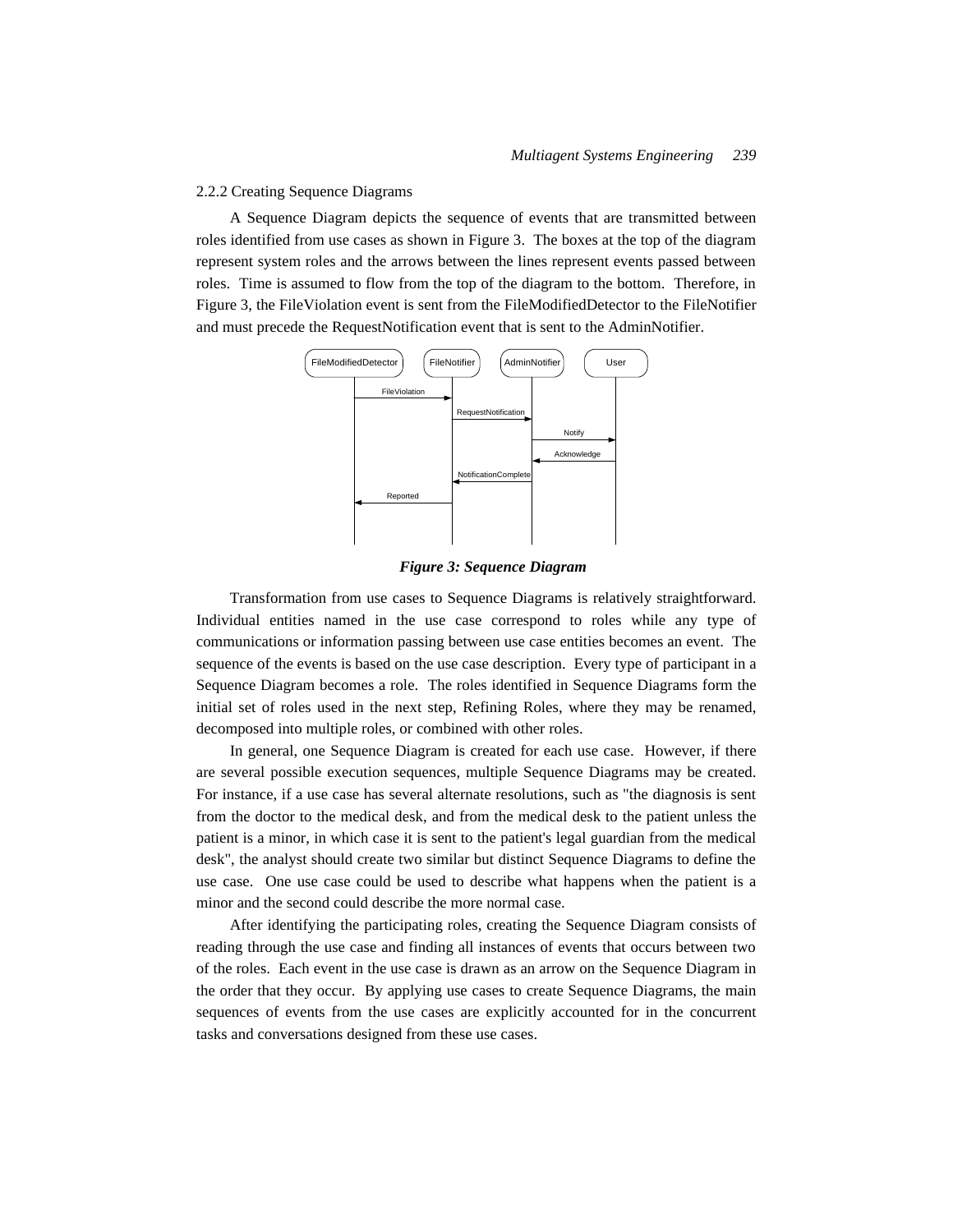#### *2.3 Refining Roles*

The objective of the last step of the Analysis phase, Refining Roles, is to transform the structured goals and Sequence Diagrams into roles and their associated tasks, which are forms more suitable for designing multiagent systems. Roles form the foundation for agent class definition and represent system goals during the Design phase. By using roles in this manner, the system goals are carried forward into the system design. It is our contention that system goals will be satisfied if every goal is associated with a role and every role is played by an agent class.

The general case transformation of goals to roles is one-to-one, with each goal mapping to a role. However, there are situations where it is useful to have a single role be responsible for multiple goals. There are many considerations in Refining Roles. Similar or related goals may be combined into single roles for the sake of convenience or efficiency. Commonplace goals often imply roles that can be reused from previous efforts. For example, in the case where a system must find resources dynamically, some type of facilitator role may be required. Facilitator roles are quite common and have been included in many multiagent systems. One mapping of the goals from our previous example to a set of roles is shown below.

| FileNotifier         | (1.1)   |
|----------------------|---------|
| LoginNotifier        | (1.2)   |
| FileDeletionDetector | (1.1.1) |
| FileModifiedDetector | (1.1.2) |
| AdminNotifier        | (1.1.3) |
| LoginDetector        | (1.2.1) |

Due to the simplicity of our example, we mapped goals to individual roles with a single exception; goal 1 was not mapped to a role since it was partitioned by Goals 1.1 and 1.2. In general, these decision on mapping goals to roles are based on detailed goal analysis. Possible considerations about when to combine and separate goals are detailed below.

Some goals may go unstated in the requirements and undiscovered until this point in the analysis. For example, interfacing with a user is a requirement that is often overlooked. Since a user interface requires special design techniques, it should be a separate role. If a goal is discovered at this point in system analysis, it should be added to existing goals as if it was part of the original system requirements. The previous steps, such as adding the new goal to the Goal Hierarchy Diagram, are then re-accomplished to keep the system analysis consistent.

Related goals can often be combined into a single role. For example, if we had decomposed our goals into "Notify administrator of file violations" and "Notify administrator of login violations", we could have combined the roles into a single AdminNotifier role. While making the role more complex, combing goals into a single role simplifies the overall system design. This is a tradeoff that the analyst must make.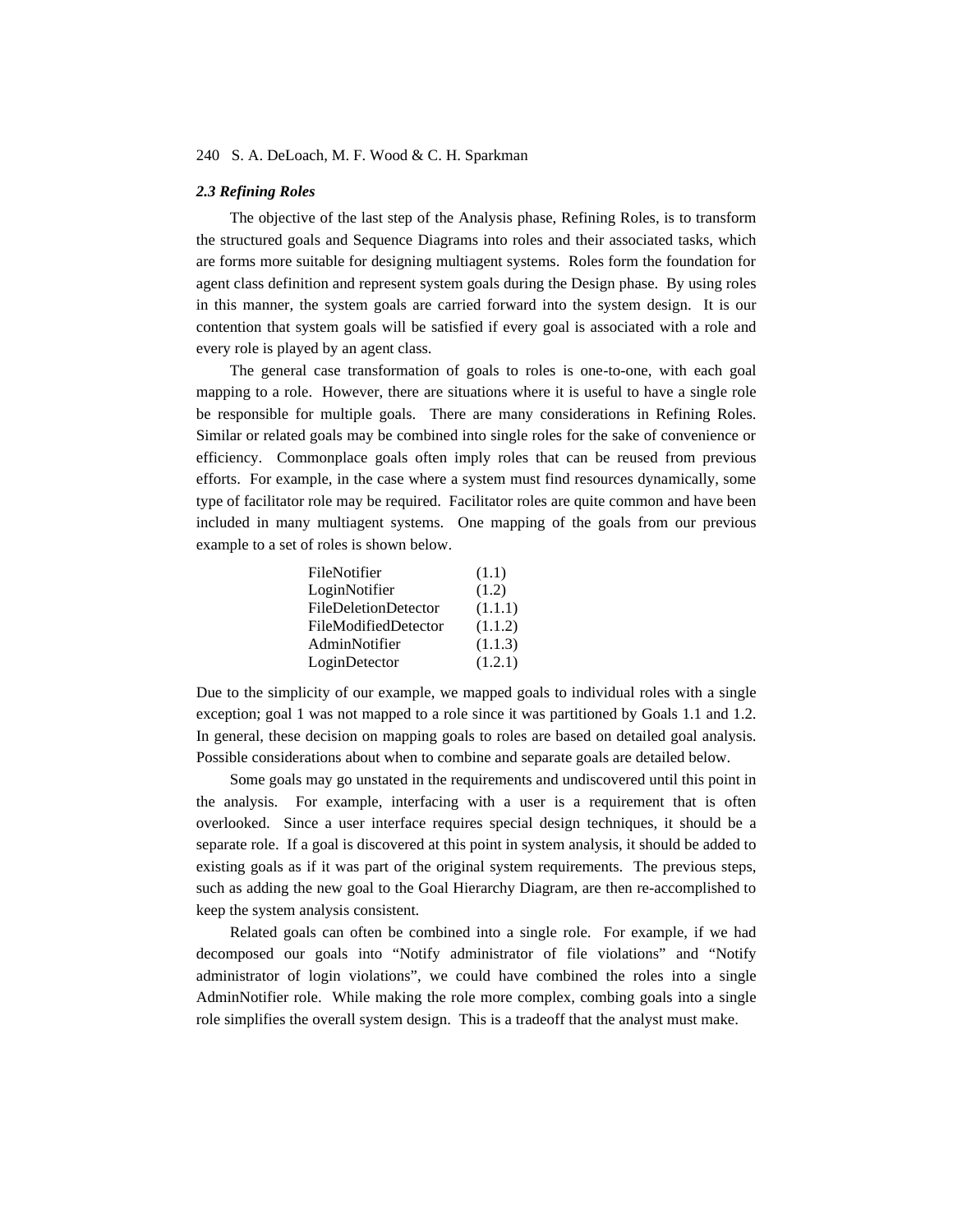## *Multiagent Systems Engineering 241*

Interfacing with external or internal resources generally requires a separate role to act as an interface from a resource to the rest of the system. We generally consider a human user as an external resource. In MaSE we do not explicitly model human – computer interaction. However, we would suggest that a specific role be created to encapsulate the user interface. In this way, we can define the ways in which a user can interface with the system without defining the user interface itself. Other resources such as databases, files or legacy systems may also require their own interface role.

Role definitions are captured in a MaSE Role Model as shown in Figure 4, which includes information on interactions between role tasks and is more complex than traditional role models [8]. Roles are denoted by rectangles, while a role's tasks are denoted by ovals attached to the role. The detailed description of a task's definition is provided via Task Diagrams described in the next section. Lines between tasks denote (possibly named) communications protocols that occur between the tasks. The arrows denote the initiator/responder relationship of the protocol with the arrow pointing from the initiator to the respondent. Solid lines indicate peer-to-peer communications, which are generally implemented as external communications protocols. External protocols involve message passing between roles that may become actual messages if their roles end up being implemented in separate agents. These protocols are derived from the Sequence Diagrams developed in the previous step. Dashed lines denote communication between concurrent tasks within the same role. A lined is dashed if its protocols denote communications occurring only within the same instance of the role.

The tasks are generally derived from the goals for which a task is responsible. For instance, the FileDeletionDetector role is responsible for attaining goal 1.1.1, which is to "Detect invalid file deletion attempts." Therefore, to accomplish this goal, the role must be able to detect file deletion attempts and determine if they are valid. In this case, the designer has decided to separate these into two tasks: Detect File Deletions and Determine Validity.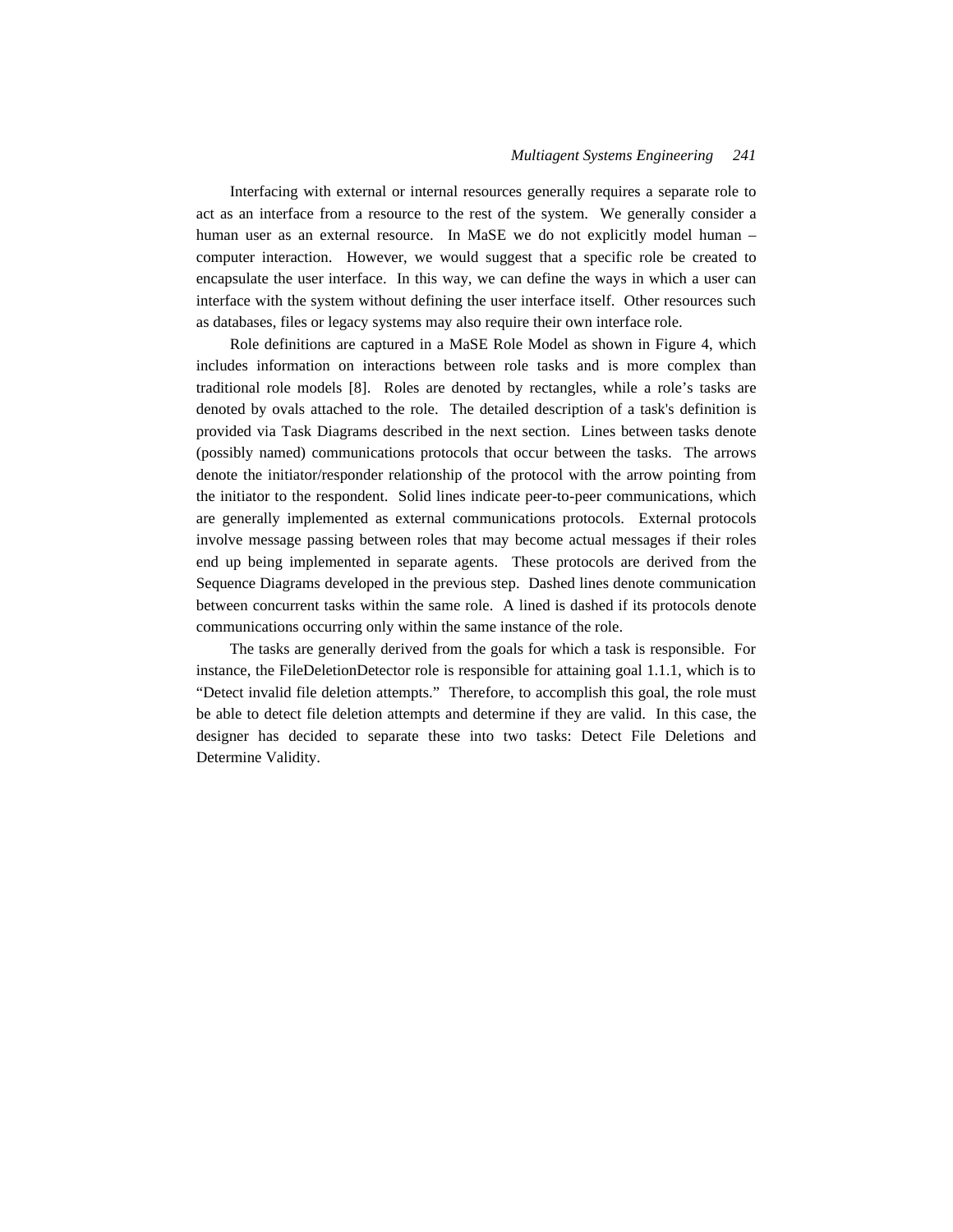

*Figure 4: MaSE Role Model*

Roles may not share or duplicate tasks. Sharing of tasks is a sign of improper role decomposition. Shared tasks should be placed in a separate role, which can be combined into various agent classes in the Design phase. This does not imply that the more general notion of a task cannot be distributed among various agents in the system. An agent in charge of satisfying a goal may distribute tasks among various agents capable of playing the appropriate role.

# 2.3.1 Concurrent Task Diagram

After roles are created, tasks are associated with each role that describe the behavior that the role must exhibit to successfully achieve its goals. In general, a single role may have multiple concurrently executing tasks that define the required role behavior. Each task specifies a single thread of control that defines a particular behavior that the role may exhibit and integrates inter- as well as intra-role interactions. Concurrent tasks are specified graphically using a finite state automaton, which we refer to as a Concurrent Task Diagram, as shown in Figure 5. We considered using Petri nets to model the tasks; however, we felt that finite state automata were generally easier to build and understand and provided a more straightforward translation to code.



*Figure 5: Concurrent Task Diagram*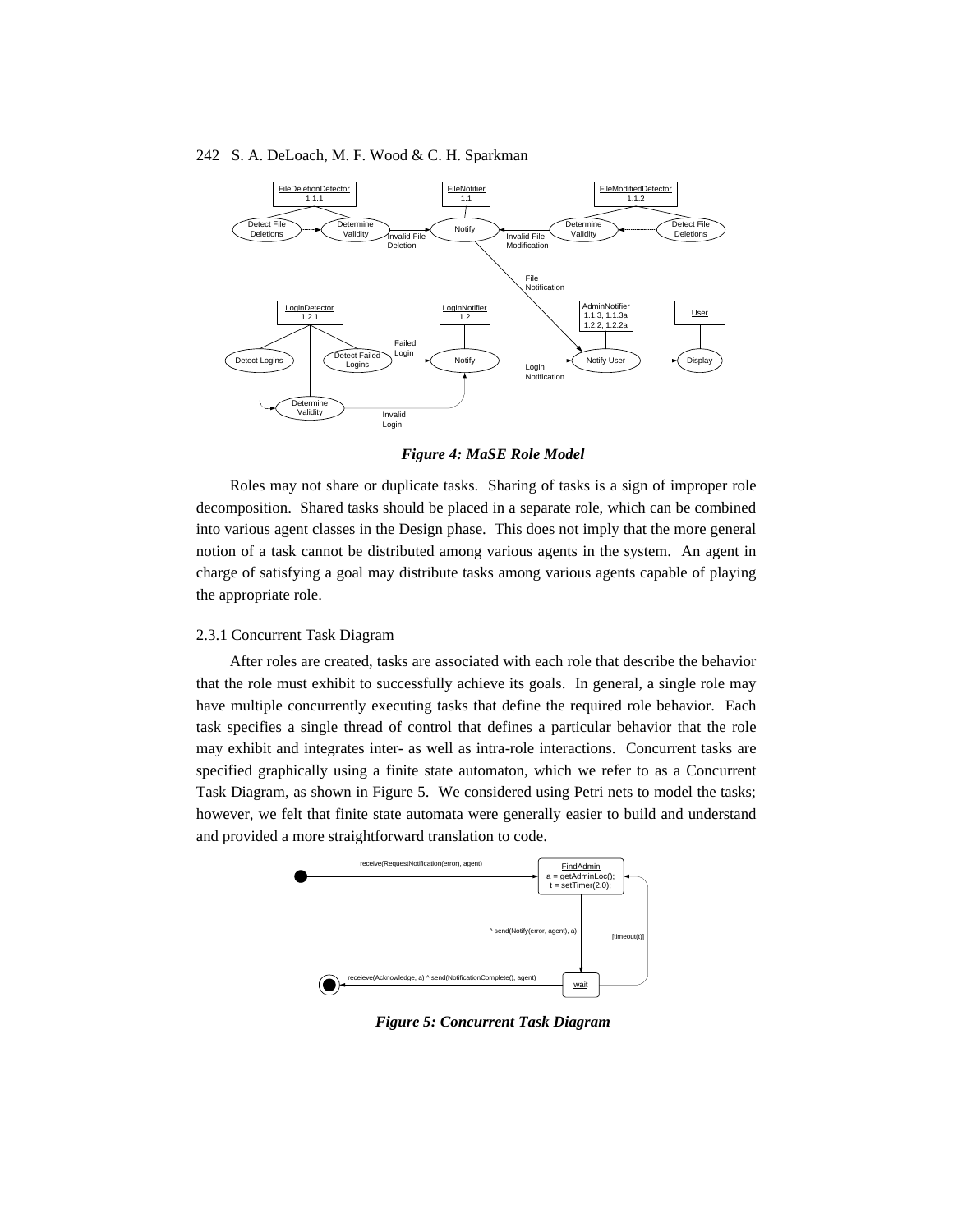## *Multiagent Systems Engineering 243*

There are two types of tasks: persistent and transient. A *persistent* task is a task that has a null transition from the start state to the first state. In other words, the task does not have an event that initiates its execution. We assume that persistent tasks start when the agent is initiated and continue executing until the agent itself is terminated or until the task reaches an end state. On the other hand, a *transient* task has a specific trigger on the transition from the start state. A transient task is not executed when the agent starts, but waits until its trigger is received by the agent. With transient tasks, it is possible to have multiple, concurrently executing tasks of the same type.

Concurrent tasks consist of states and transitions, which are similar to the states and transitions of most other finite automata models. States encompass the processing that goes on internal to the agent while transitions allow communication between agents or between tasks. A transition consists of a source state, destination state, trigger, guard condition, and transmissions and uses the syntax *trigger [guard] ^ transmission(s).* Multiple transmissions may be separated with a semicolon (;), however, there is no ordering of transmissions implied.

Generally, events specified in a trigger or transmissions are assumed to come from/to another task within the same role, thus allowing internal tasks to coordinate their behavior. However, two special events are used to indicate messages that are sent between agents: send and receive. The *send* (following the syntax *send(message, agent)*) event is used to send a message to another agent while the *receive* event (denoted as *receive(message, agent)*) signifies the receipt of such a message. The *message* is defined as a performative, which describes the intent of the message, along with a set of parameters that are the content of the message. The format of a message is *performative(* $p_1$  *...*  $p_n$ ) where  $p_1$  ...  $p_n$  denotes n possible parameters. It is also possible to send a message to a group of agents via multicasting. Instead of specifying a single agent to send a message to, a group name is specified by enclosing the group name with braces (e.g., <group-name>) .

States may contain activities (or functions) that can be used to represent internal reasoning, reading a percept from sensors, or performing actions via effectors. Multiple activities may be included in a single state and are performed in sequence. Once in a state, the task remains in that state until activity processing is complete and a transition out of the state becomes enabled. Once processing starts in a state, all activities in the state must complete before any transitions out of the state are enabled.

The variables used in activity definitions in states and in message and event definitions on transitions are assumed to be globally visible within the task, but not outside of the task or within activities. All messages sent between roles and events sent between tasks are queued to ensure that all messages are received even if the agent or task is not in the appropriate state to handle the message or event immediately.

We also assume that each task is in exactly one state at any point in time. That means that transitions between states are instantaneous while states take time. If there are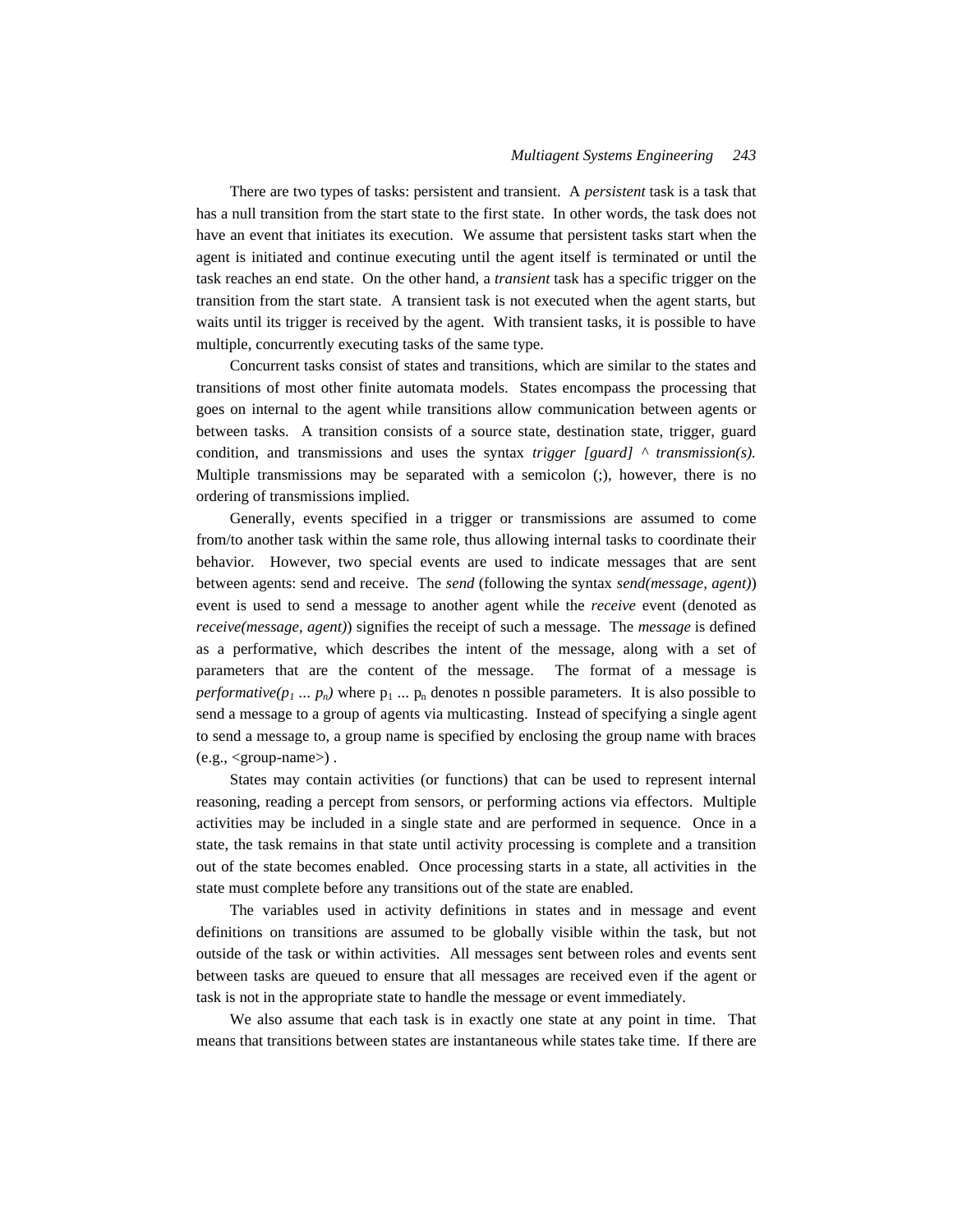no activities in a particular state or all activities have been completed and no transitions have been enabled, then the task is idle, waiting on a transition to be enabled.

Concurrent tasks have predefined activities to deal with mobility and time. The move activity specifies that the agent is to move to a new address. The result of the move activity is a Boolean value that states whether the move actually occurred. It is possible that an agent may want to move to a new location but is unable to for some reason. The agent should be able to reason about this and deal with it accordingly. The syntax for the move activity is *Boolean = move(location)*.

To reason about time, the concurrent task model provides a built in timer activity. An agent can define a timer using the setTimer activity. The *setTimer* activity takes a time as input and returns a timer that will timeout in exactly the time specified. The timer that can then be tested by the agent to see if it has timed out using the timeout activity. The *timeout* activity returns a Boolean value that is true if the timer has timed out. Using the setTimer and timeout activities, an agent can use time in carrying out its assigned responsibilities. The syntax for the setTimer and timeout functions is shown below.

> $t = setTimer(time)$  $Boolean = timeout(t)$

Once a transition is enabled, it is executed and execution occurs instantaneously. This means that events and messages are sent instantaneously and the current task state becomes the destination state of the transition. If multiple transitions are enabled simultaneously, the following priority scheme is used.

- 1. Transitions whose triggers contain internal events from other tasks.
- 2. Transitions whose transmissions contain internal events.
- 3. Transitions whose trigger contains a receive message from other roles.
- 4. Transitions whose transmissions contain a message to another role.
- 5. Transitions with valid guard conditions only.

Figure 5 shows the *Notify User* task for the AdminNotifier role. The task is initiated upon receipt of a RequestNotification message from another agent. The error to be sent to the administrator is captured in the parameter, error. After the message is received, the task goes to the FindAdmin state where it locates the administrator and sets a timer. Once these activities are complete, the task sends a Notify message to the administrator, passing along the associated error. The task waits in the wait state until either the timer times out or an acknowledge message is received. If the timer times out, the task returns to the FindAdmin state and the exact same activities are re-accomplished. However, if an acknowledge message is received from the Administrator, the task simply sends a NotificationComplete message to the initiating task and the current task ends. Because the Notify User task is created based on a message receipt and terminates when it has completed, it is a *transient* task.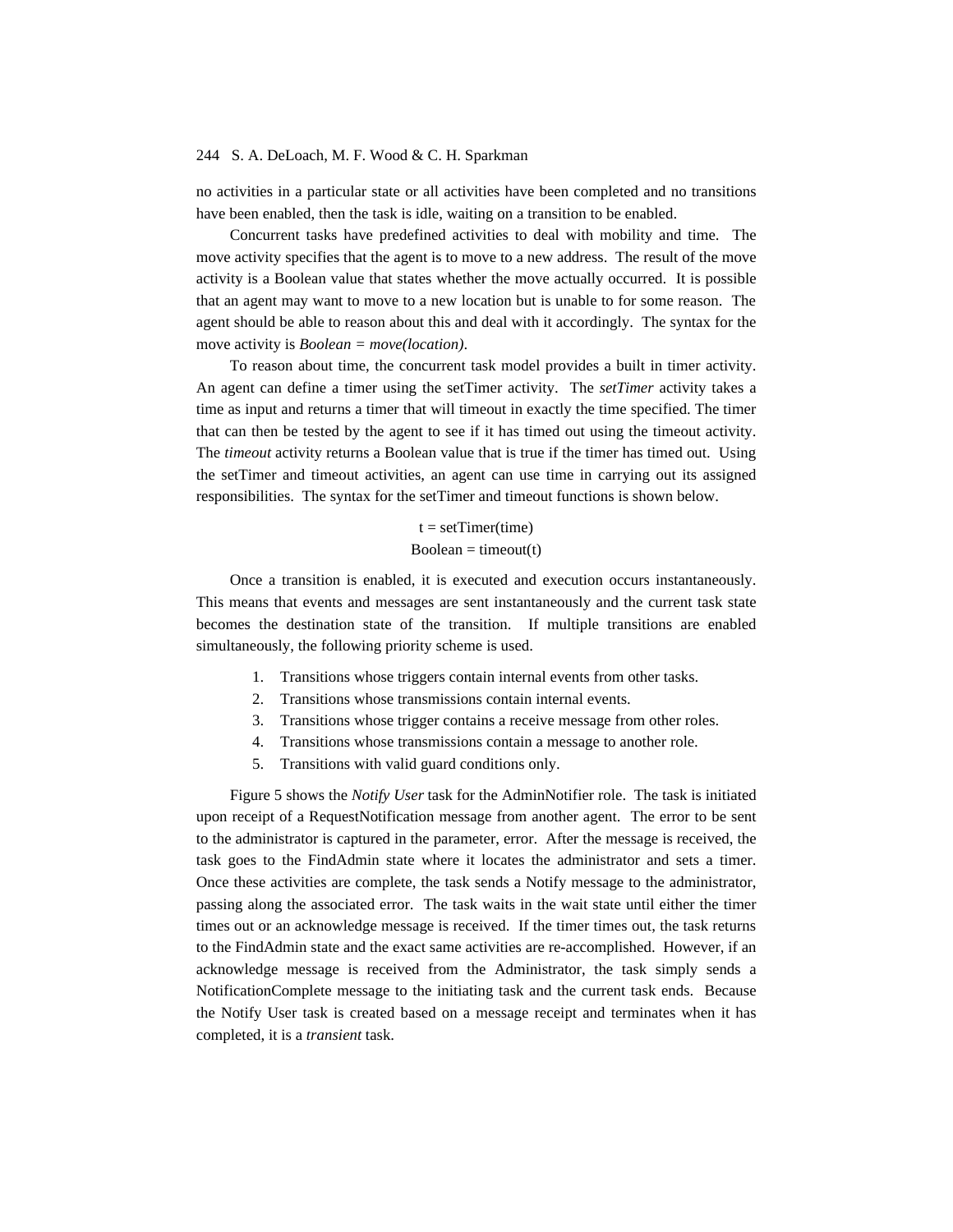As discussed above, Sequence Diagrams define the minimum set of messages a role must respond to and send. The analyst can create an initial Concurrent Task Model from a scenario by taking the sequence of messages sent or received by that role and use them to create a sequence of corresponding states and messages. An example of the initial version of the Notify User task, derived directly from the Sequence Diagram in Figure 3, is shown in Figure 6. Obviously, the biggest differences between Figure 5 and Figure 6 are the addition of the parameters, activities, and the timeout capability, which was added for robust operation.



*Figure 6. Initial Concurrent Task Diagram*

After creating the initial concurrent task diagram, the analyst must determine the internal processing the role must perform to be able to satisfy the use case. This internal processing is captured as activities within the existing states. The analyst also fills in information about the data passed in the messages as well as any additional messages required for robust information exchange.

As tasks are created for each Sequence Diagram, the analyst may notice that several tasks are similar and can be combined. In this case, the analyst may combine multiple tasks into a single, generally more complex, task that can handle all of the use cases.

# *2.4 Analysis Phase Summary*

Once Concurrent Task Models have been defined for each role, the Analysis phase is complete. Although there are three steps in the MaSE Analysis phase, the analyst is able, and even encouraged, to move freely between the steps. The MaSE Analysis phase can be summarized as follows:

- 1. Identify goals from user requirements and structure into a Goal Hierarchy Diagram.
- 2. Identify use cases and create sequence diagrams to help identify an initial set of roles and communications paths.
- 3. Transform goals into a set of roles
	- a. Create a Role Model to capture roles and their associated tasks.
	- b. Define a Concurrent Task Model for each task to define role behavior.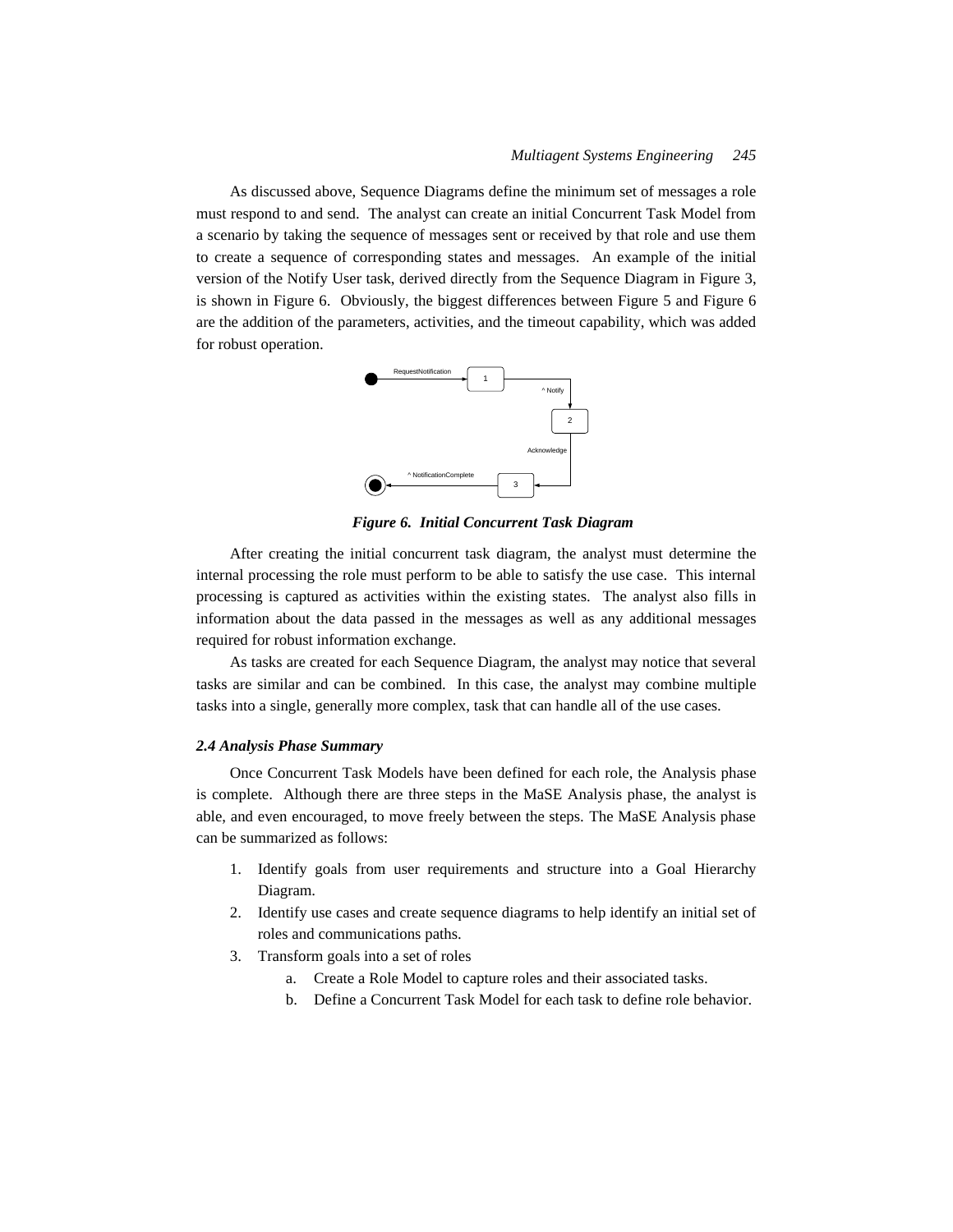### **3. Design Phase**

There are four steps to the designing a system with MaSE. The first step is Creating Agent Classes, in which the designer assigns roles to specific agent types. In the second step, Constructing Conversations, the actual conversations between agent classes are defined while in the third step, Assembling Agents Classes, the internal architecture and reasoning processes of the agent classes are designed. Finally, in the last step, System Design, the designer defines the actual number and location of agents in the deployed system. Each of these steps is discussed below.

# *3.1 Creating Agent Classes*

In the Creating Agent Classes step of the Design phase, agent classes are created from the roles defined in the Analysis phase. The end product of this phase is an Agent Class Diagram, which depicts the overall agent system organization consisting of agent classes and the conversations between them. An agent class is a template for a type of agent in the system and is analogous to an object class in object-orientation. An agent is an actual instance of an agent class. During this step, agent classes are defined in terms of the roles they will play and the conversations in which they must participate.

At this point in the methodology, we simply identify the roles and tasks an agent class must play, the internal details of the agent are defined in the Assembling Agent Classes (Section 3.3). To ensure all the system goals are captured in the design, there must be at least one agent class assigned to play each role identified in the Analysis phase. In actuality, agent classes may play many roles, with the roles changing dynamically during execution. Furthermore, agents of the same class may play different roles at the same time.

Roles are the foundation upon which agent classes are designed. Since roles correspond to the set of system goals defined in the Analysis phase, roles form a bridge from what the system is trying to achieve (the Analysis phase and goals) to how it goes about achieving it (the Design phase agent classes). The analyst can easily change the organization and allocation of roles among agent classes during design, since roles can be manipulated modularly. This allows consideration of various design issues. For example, a high communication volume between two roles could imply that those roles should be part of the same agent class. In addition, two roles with large computational requirements are best be played by different agent classes so they can be executed on separate CPUs. Often these decisions are based on standard software engineering concepts such as functional, communicational, procedural, or temporal cohesion.

During this step, we also identify the conversations in which different agent classes must participate. Again, we do not define all the details; these are added during the Constructing Conversations step as described in Section 3.2. The set of conversations an agent class must participate in is derived from the external communications of the roles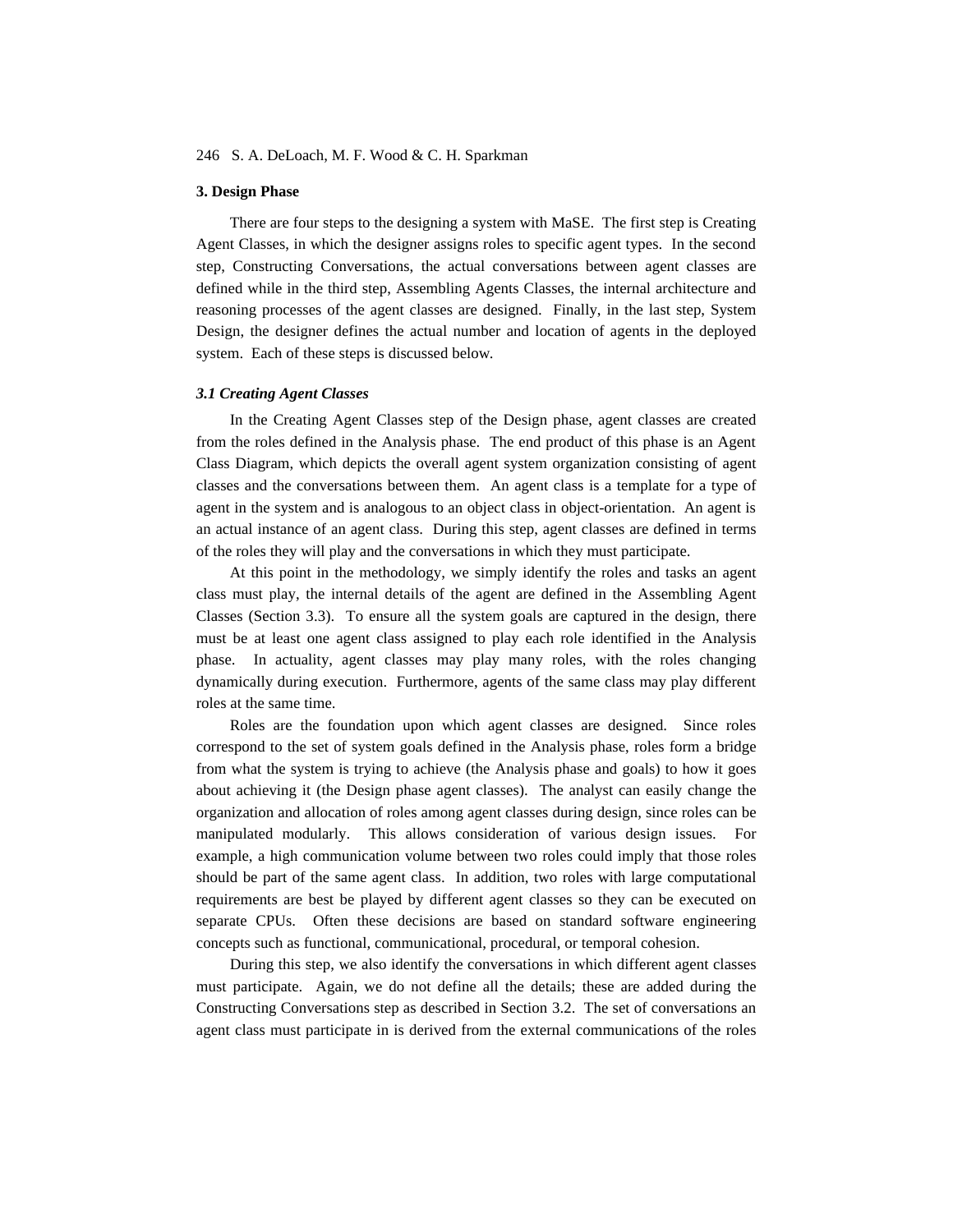that the agent plays. For instance, assume roles A and B are defined by concurrent tasks and communicate with each other. Then, if agent 1 plays role A and agent 2 plays role B, the designer must define a conversation between agent 1 and 2 to implement the communication described between roles A and B.

The agent classes and conversations are documented via an Agent Class Diagram, which is similar to object-oriented class diagrams. There are two main differences. First, agent classes are not defined by attributes and methods; they are defined by the roles they play. The second difference is the semantics of the relationships between agent classes. In Agent Class Diagrams, all relationships between classes are conversations that may take place between two agent classes. A sample Agent Class Diagram is shown in Figure 7. The boxes in Figure 7 denote agent classes and contain the class name and the set of roles each agent plays. The lines with arrows identify conversations and point from the initiator of the conversation to the responder. The name of the conversation is written either over or next to the arrow.



*Figure 7: Agent Class Diagram*

The Agent Class Diagram is the first design object in MaSE that depicts the entire multiagent system as it will eventually be implemented. If we have carefully followed MaSE to this point, the system represented by the Agent Class Diagram will support the goals and use cases identified in the Analysis phase. Of particular importance at this point is the system organization - the way that the agent classes are connected with conversations.

In Section 2, we stated that roles are the "foundation" for multiagent system design. If that is true, then agent classes are the "bricks" from which the system is actually built. The reason for these two different abstractions is that they provide the ability to manipulate two different system dimensions. Roles provide a way to allocate system goals apart from lower-level considerations. On the other hand, agent classes allow us to consider communications and other system resources, such as databases and external interfaces, without explicitly worrying about the system goals.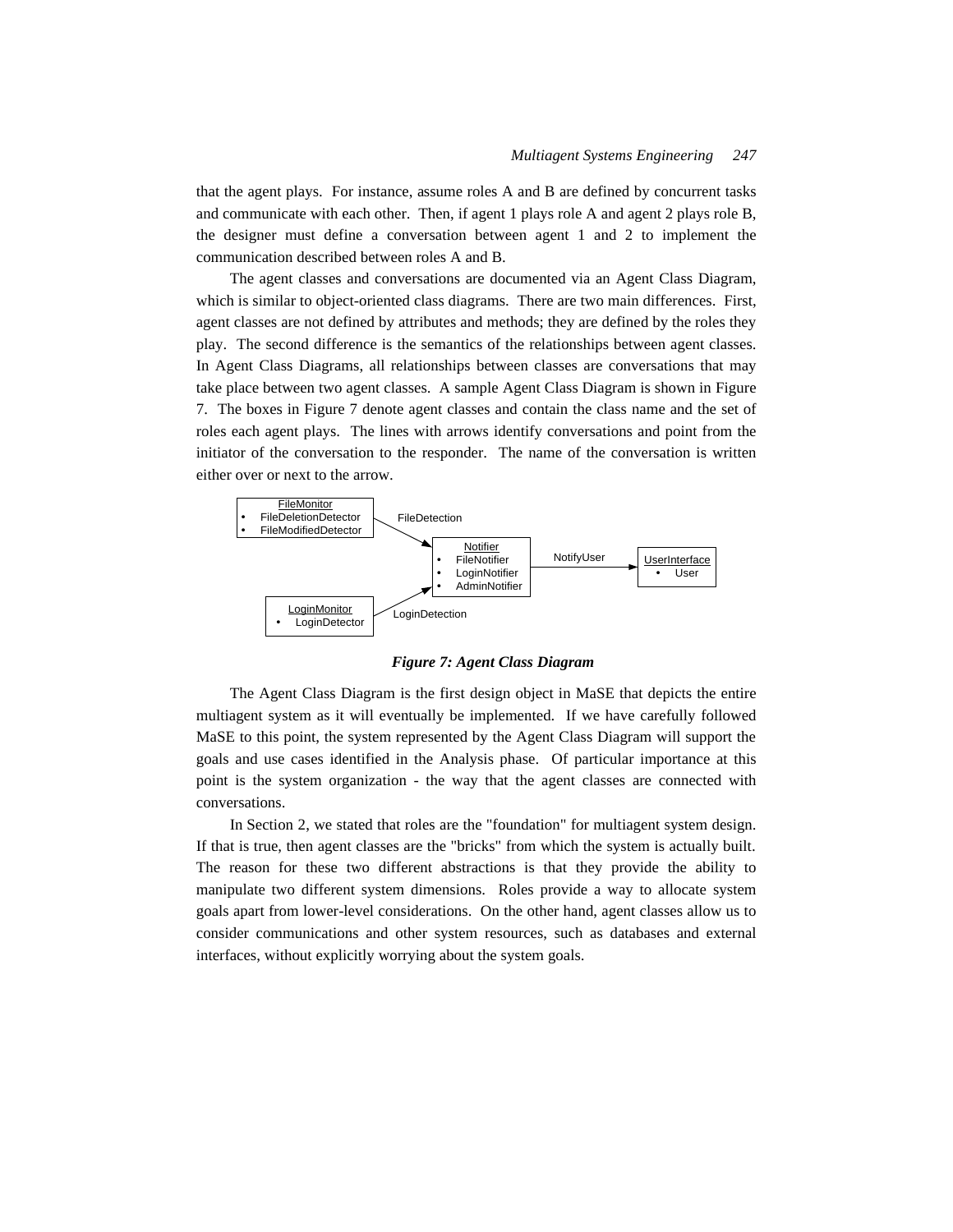#### *3.2 Constructing Conversations*

Constructing Conversations is the next step in the MaSE Design phase. Up to this point, the designer has not defined communications between agents beyond stating that they exist. The fact that a conversation must happen between two agents is known; the goal of this step is to actually define the details of those conversations. The internal details of concurrent tasks are indispensable in this pursuit.

A MaSE conversation defines a coordination protocol between two agents. Specifically, a conversation consists of two Communication Class Diagrams, one each for the initiator and responder. A Communication Class Diagram is a finite state automaton that defines the conversation states of the two participant agent classes, as shown in Figure 8. The initiator always begins the conversation by sending the first message. When an agent receives a message, it compares it to its active conversations. If it finds a match, the agent transitions the appropriate conversation to a new state and performs any required actions or activities from either the transition or the new state. Otherwise, the agent assumes the message is a request to start a new conversation and compares it to all the possible conversations the agent can participate in with the agent that sent the message. If the agent finds a match, it begins a new conversation. The syntax of a transition follows conventional UML notation as shown below.

## rec-mess(args1) [cond] / action ^ trans-mess(args2)

The above syntax states that if the message *rec-mess* is received with the arguments *args1* and the condition *cond* holds, then the method *action* is called and the message *trans-mess* is sent with arguments *args2*. All elements of the transition are optional. By analyzing the transition from the start state in Figure 8, it is obvious that it corresponds to an initiator half of a conversation since the transition from its start state is triggered by a message transmitted by the agent.



*Figure 8: Communication Class Diagram for FileDetection Conversation*

Therefore, in Figure 8, the FileMonitor agent (the initiator of the FileDetection conversation as defined in Figure 7) sends a message to the Notifier agent requesting that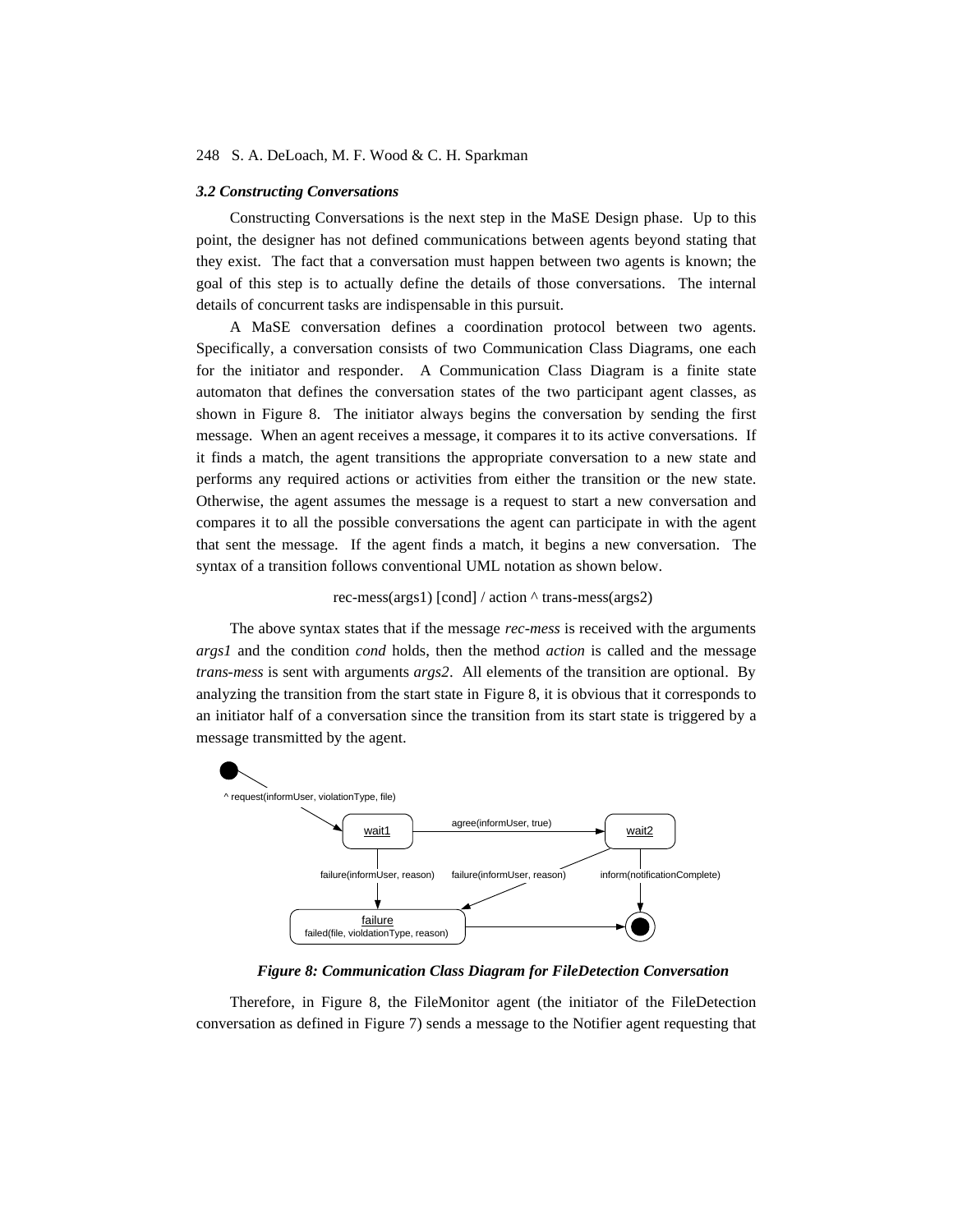## *Multiagent Systems Engineering 249*

it inform the user of a file violation. At this point, the FileMonitor agent enters a wait state waiting for a response. If the Notifier can notify the user, it sends an agree message and informs the FileMonitor when the notification has been completed. If the Notifier cannot inform the user for the FileMonitor, it returns a failure message with the appropriate reason (e.g., the user may have logged out of the system, or the network may be down, etc.). After receiving a failure message, the FileMonitor performs an internal call to the failed method.

The complimentary side of the conversation, from the point of view of the Notifier agent, is shown in Figure 9. In a well designed conversation, each possible sequence of messages sent/responded to by one side of the conversation must correspond to the messages sent/responded to by the opposite side. Conversations must be deadlock free. Besides deadlock, there are other ways to improperly design a conversation. For example, every message sent from one side of the conversation must be able to be received on the other half of the conversation. Additionally, the conversation must be able to exit every state, meaning that every state must have a valid transition from it that eventually leads to the end state. The agentTool system provides automatic verification of conversations during the design stage. Once a set of conversations has been created, the designer may choose to automatically verify them. The verification process beings with the automated transformation of the system conversations into the Promela modeling language. Then, the Promela model is automatically analyzed using the Spin verification tool to detect errors such as deadlock, non-progress loops, syntax errors, unused messages, and unused states [4]. Feedback from this process is provided to the designer automatically via text messages and graphical highlighting of error conditions. The topic of deadlock and the methods used in agentTool to avoid and detect it are covered in detail by Lacey [11, 12].



*Figure 9. Communication Diagram for FileDetection Conversation (Part II)*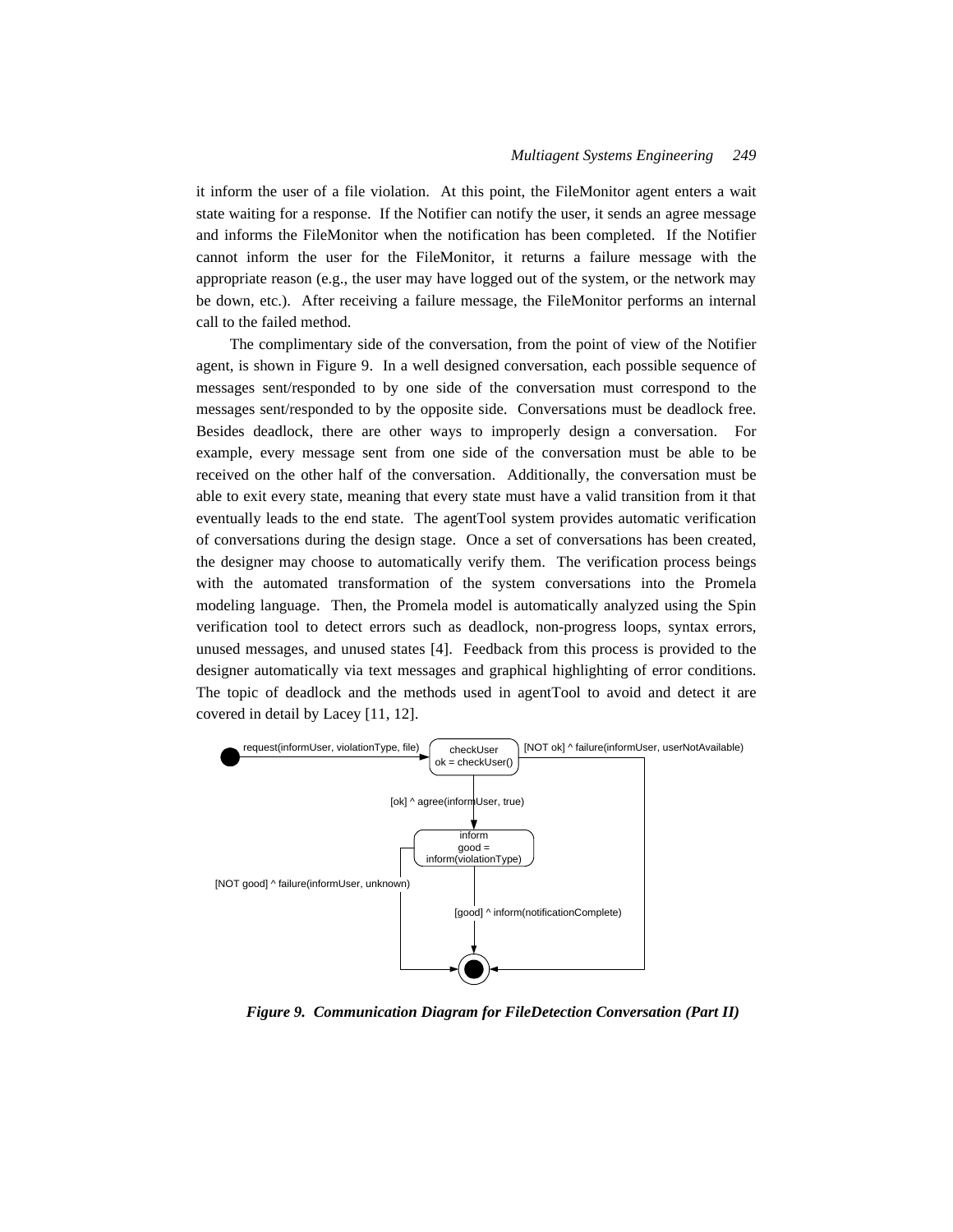As discussed above, the designer determines the set of conversations an agent class may participate in by the roles it plays. Likewise, the detailed design of conversations is derived from the concurrent tasks associated with those roles. Since a Concurrent Task Model specifies a single thread of control that integrates inter-role and intra-role interactions, they provide critical information required to define conversations. Basically each task that defines external communication creates one or more conversations. If all the communication within the task is with a single role, or set of roles that have all been mapped to a single agent class, the task can be mapped directly to a single conversation. More generally, however, concurrent tasks are more complex and consist of multiple conversations. The communications between separate roles or agents can be mapped to individual conversations.

Once all the information from Concurrent Task Models has been captured as part of conversations, the designer must ensure that other factors, such as robustness and fault tolerance, are taken into account. For instance, if a particular agent sends a message to another agent requesting some action be done, what happens if the other agent refuses or is unable to complete the request? The conversation should be robust enough to handle these possible problems.

In designing conversations, the designer faces a trade-off between having many simple conversations or a few complex ones. If the system has a large number of simple communications, these should be implemented by a series of smaller conversations. Larger and more complex conversations are only appropriate if an elaborate protocol is required.

### *3.3 Assembling Agents*

During the Assembling Agents step of the Design phase, the internals of agent classes are created. This is accomplished via two sub-steps: defining the agent architecture and defining the components that make up the architecture. Designers have the choice of either designing their own architecture or using predefined architectures such as Belief-Desire-Intention (BDI). Likewise, a designer may use predefined components or develop them from scratch. Components consist of a set of attributes, methods, and, if complex, may have a sub-architecture.

An example of an Agent Architecture Diagram is shown in Figure 10. Architectural components (denoted by boxes) are connected to either inner- or outer-agent connectors. *Inner-agent connectors* (thin arrows) define visibility between components while *outeragent connectors* (thick dashed arrows) define connections with external resources such as other agents, sensors and effectors, databases, and data stores. Internal component behavior may be represented by formal operation definitions as well as state-diagrams that represent events passed between components. The architecture and internal definition of the components must be consistent with the conversations defined in the previous step. At a minimum, this requires that each action or activity defined in a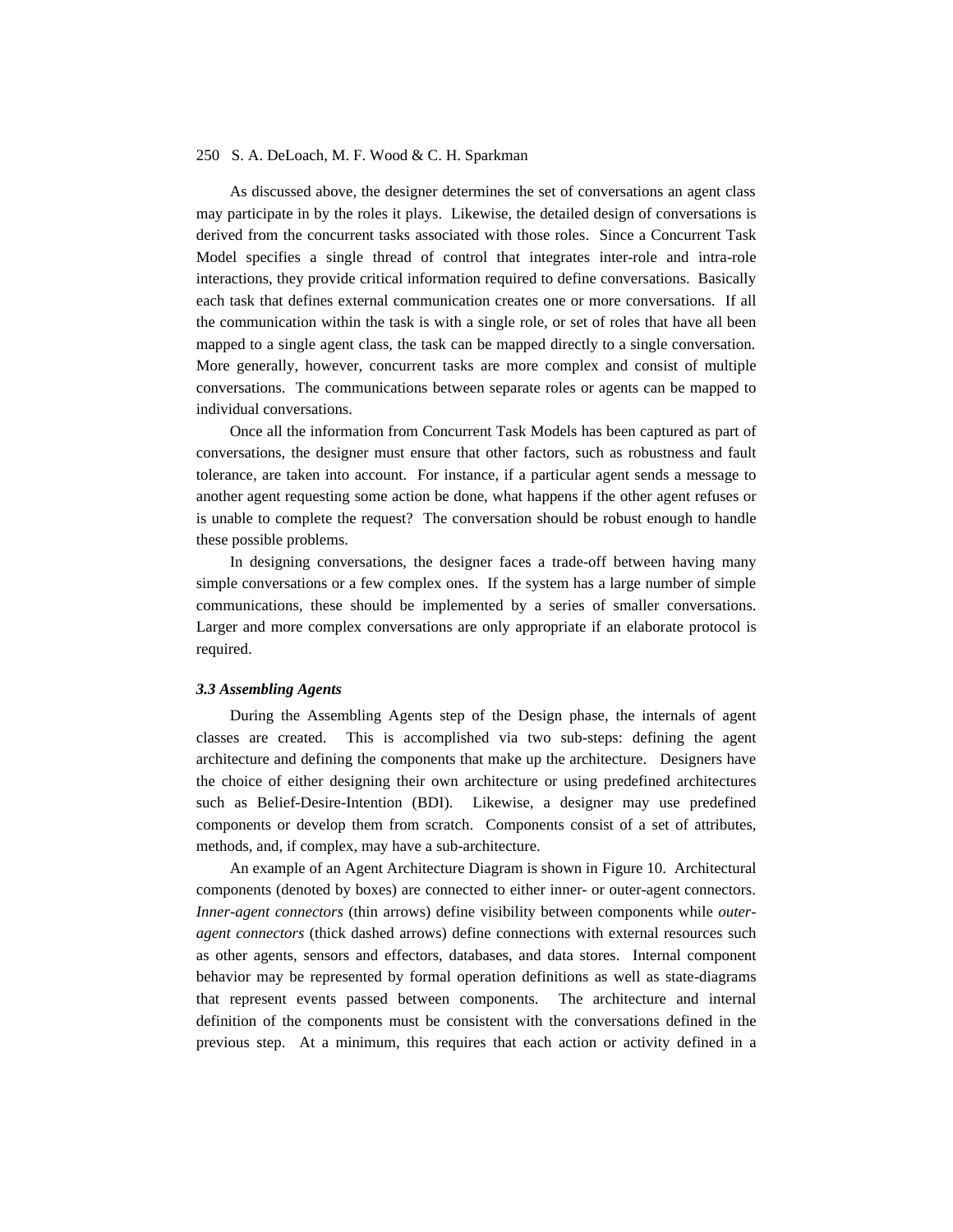Communication Class Diagram be defined as an operation in one of the internal components. The internal component state diagrams and operations can also be used to initiate and coordinate various conversations.



*Figure 10. FileMonitor Agent Architecture*

The FileMonitor agent architecture is shown in Figure 10. The FileMonitor agent has three components. The LoginDetector and FileDetector components work basically the same, interacting with the operating system to detect logins and file modification attempts. Both of these components *call* the Validator component to determine whether the login or file accesses were valid and need to be reported. The *outer-agent connectors* on the detector components denote both the fact that the components interact with the operating system as well as communicate with the Notifier agent via conversations.

While the designer may use existing architectures or design one from scratch, we are currently investigating deriving the agent architecture directly from the roles and tasks defined in the analysis phase [15]. This approach has the advantage of more directly mapping the analysis to the design while possibly losing some flexibility and reuse potential. Basically, each task from each role played by an agent defines a component in the agent class. The concurrent task itself is transformed into a combination of the component's internal state diagram and a set of conversations. Activities identified in the concurrent task become methods of the component.

### *3.4 System Design*

The final step of the MaSE methodology takes the agent classes defined previously and instantiates actual agents. We use a Deployment Diagram to show the numbers, types, and locations of agents within a system. System design is actually the simplest step of MaSE, as most of the work was done in previous steps. The concept of instantiating agents from agent classes is similar to instantiating objects from object classes in object-oriented programming.

Deployment Diagrams describe a system based on agent classes defined in the previous steps of MaSE. Figure 11 shows a Deployment Diagram for our example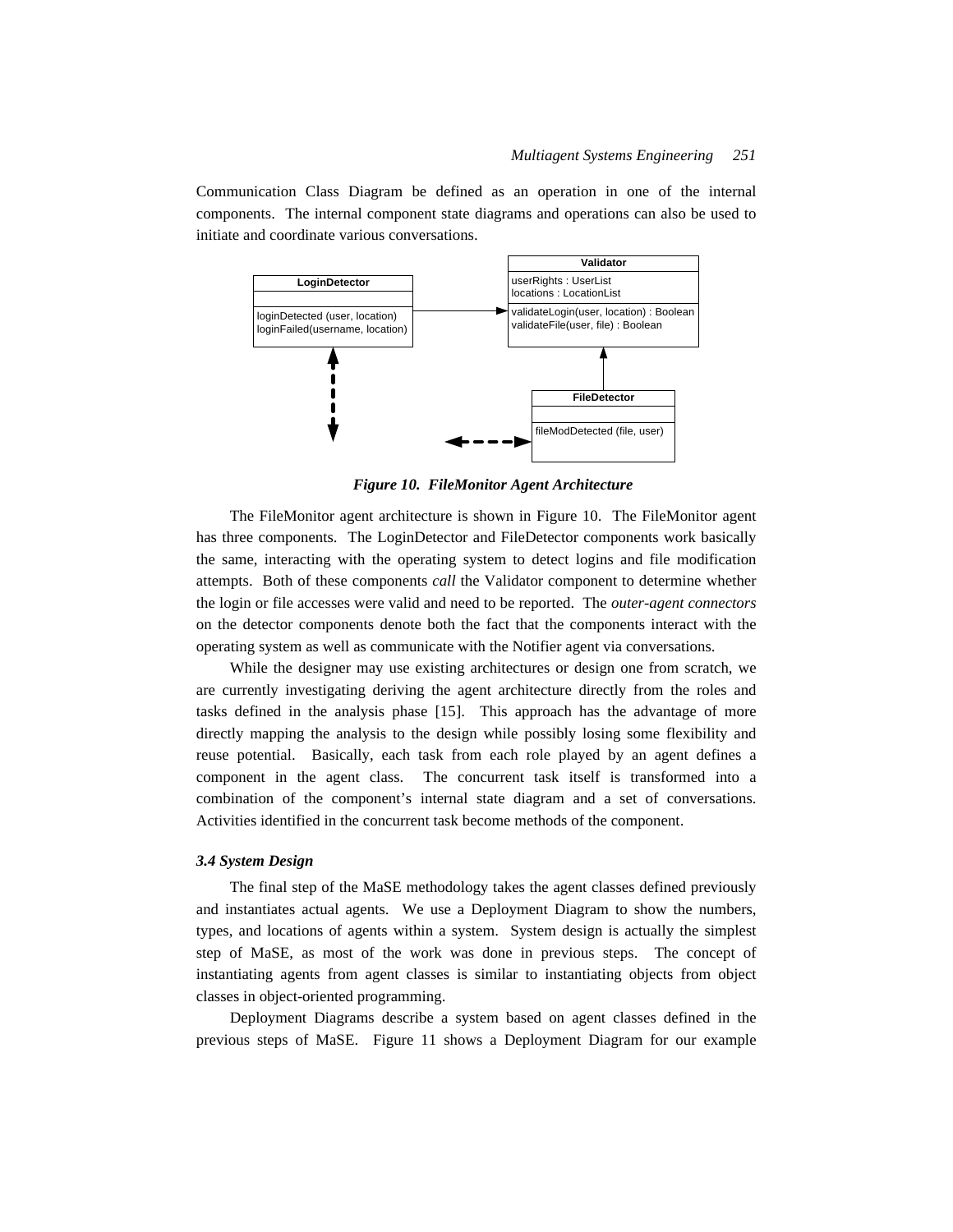system. The three-dimensional boxes represent agents while the connecting lines represent actual conversations between agents. The agents are identified by their class name or in the form of *designator:class* if there are multiple instances of a class. Any conversation between agent classes appears between agents of those classes. Furthermore, a dashed-line box indicates agents executing on the same physical platform.



*Figure 11: Deployment Diagram*

A designer must define the system using a Deployment Diagram before implementing it since agents typically require the information contained in the Deployment Diagram, such as a hostname or address, in order to participate in external communications. Deployment Diagrams also offer an opportunity for the designer to tune the system to its environment. The designer can use Deployment Diagrams to define various configurations of agents and computers to maximize available processing power and network bandwidth. In some cases, the designer may specify a particular number of agents in the system or the specific computers on which certain agents must reside. The designer should also consider the communication and processing requirements when assigning agents to computers. To reduce communications overhead, a designer may choose to deploy agents on the same machine. However, putting too many agents on a single machine destroys the advantages of distribution gained by using the multiagent paradigm. Likewise, if an agent has high processing requirements, the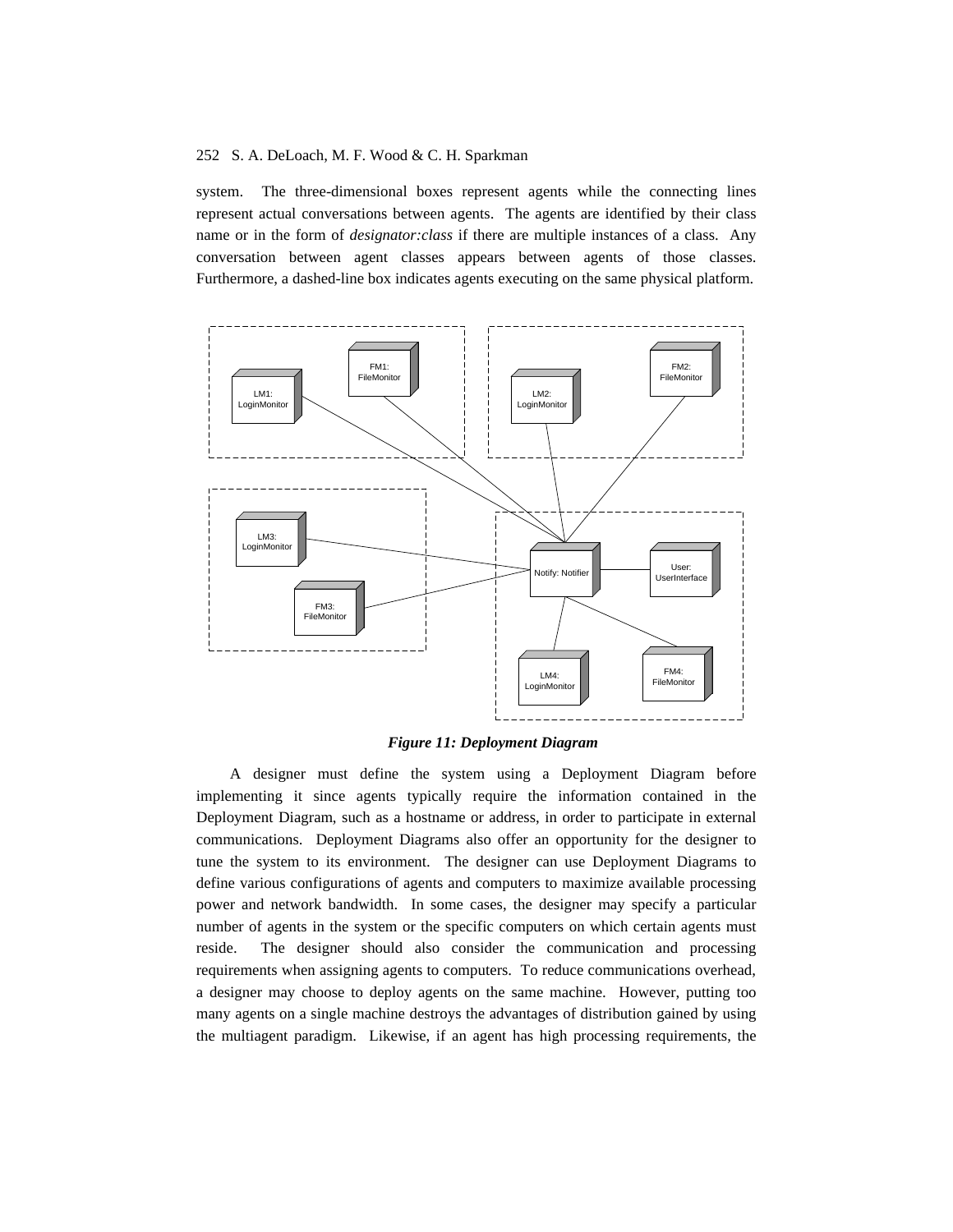designer can place it on a machine by itself. A strength of MaSE is that a designer can make these modifications after designing the system organization, thus generating a variety of system configurations.

# *3.5 Design Phase Summary*

Once the Deployment Diagrams are finished, the Design phase is complete. The MaSE Design Phase can be summarized as follows:

- 1. Assign roles to specific agent classes, and identify conversations by examining Concurrent Task Models based on the roles played by each agent class.
- 2. Construct conversations by extracting the messages and states defined for each communication path in Concurrent Task Models, adding additional messages and states for added robustness.
- 3. Define the internals of agent classes by defining the architecture of each agent class using components and connectors. Ensure that each action defined in a conversation is implemented as a method within the agent architecture.
- 4. Define the final system structure using Deployment Diagrams.

### **4. Summary & Future Work**

MaSE is a seven-step process that transforms a set of abstract models into a series of more concrete representations. It begins in the Analysis phase by capturing the essence of an initial system context in a structured set of goals and use cases. Next, the use cases are transformed into Sequence Diagrams so desired event sequences will be designed into the system. Finally, roles are identified from goals and use cases and include tasks, which describe how their associated goals are satisfied. The goal of the Design phase is to define the overall system organization by transforming the roles and tasks defined during analysis into agent types and conversations. Once the system organizational structure is defined, the internal structure of each agent class is defined. The final system configuration is defined in the system design step. Once again, we cannot overstress the importance of moving fluidly between steps and phases in MaSE to achieve the final goal - a robust, flexible, and efficient multiagent system.

Both MaSE and agentTool are works in progress. MaSE, along with our current version of agentTool, has been used to develop over a dozen multiagent systems ranging a few agents to over a hundred. The application areas range from information systems [9, 13] to biologically based immune systems [3] to recent work on teams of uninhabited air vehicles. The results have been promising. Users tell us that MaSE is relatively simple to use, yet is flexible enough to allow for a variety of solutions. We are currently using MaSE and agentTool to develop larger scale multiagent systems.

We are also currently extending MaSE to handle mobility and dynamic systems (in terms of agents being able to enter and leave the system during execution) [16]. We are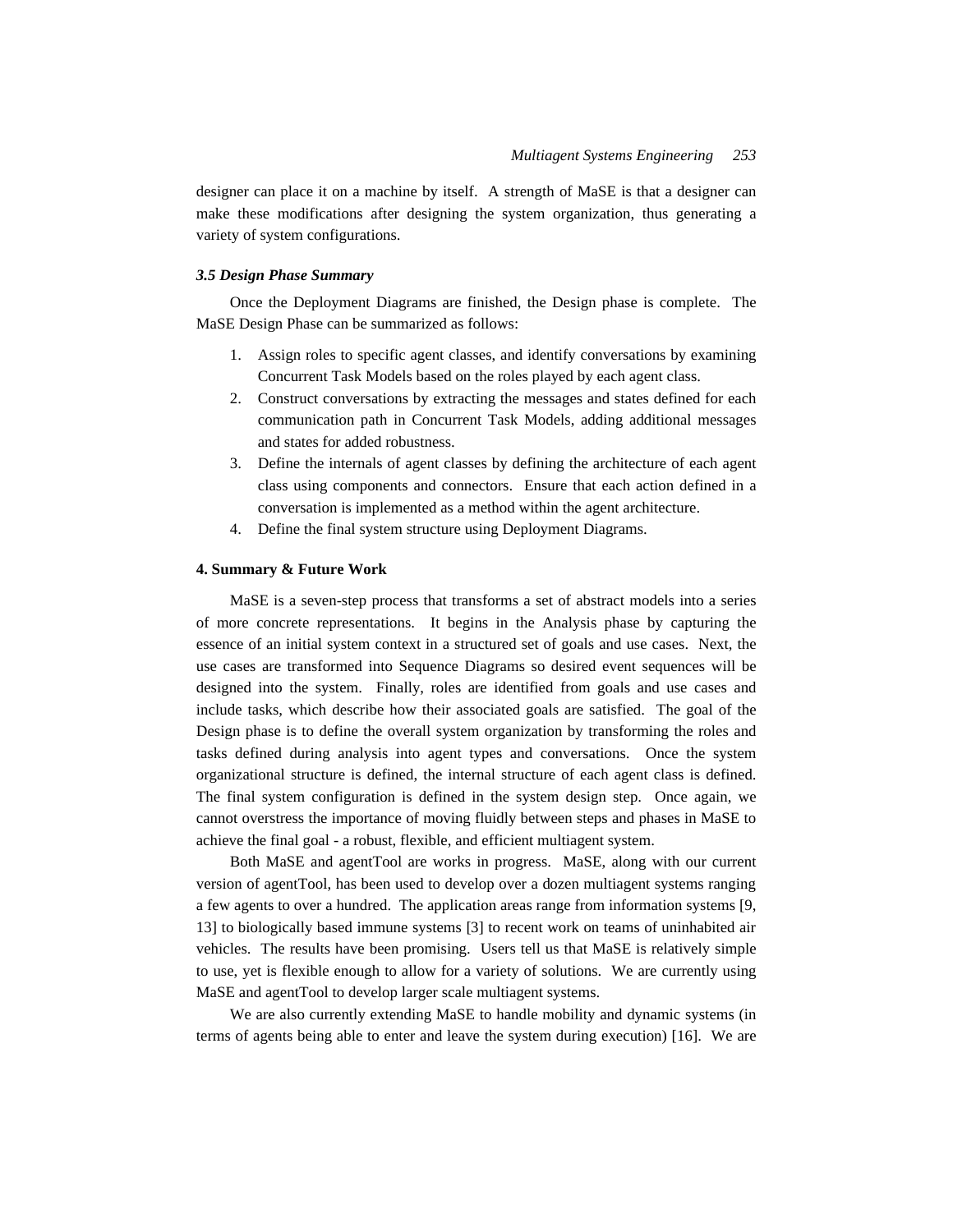also looking more closely at the relationship between tasks, conversations, and the internal design of agents [15]. Two additional areas that require further research are the use of obstacles to goals as a way to increase robustness and exception handling abilities and modeling of the information domain. As for agentTool, we are extending it to handle all phases and steps of MaSE including code generation. We are also looking at visualization techniques to make existing MaSE diagrams, or modified versions of them, easier to view and use in agentTool. The agentTool system already includes a code generator that generates complete conversations for multiple communication frameworks.

## **5. Related Work**

There have been several proposed methodologies for analyzing, designing, and building multiagent systems [5], most of which are based on existing object-oriented or knowledge-based methodologies. In the following subsections, we compare MaSE against three of the better-known methodologies. Section 5.1 looks at the Gaia methodology offered by Wooldridge, Jennings, and Kinney, Section 5.2 evaluates the approach of Kinny, Georgeff, and Rao, and Section 5.3 compares MaSE against the MAS-Common KADS approach.

### *5.1 Gaia Methodology*

One of the most recent attempts at defining a full methodology for the analysis and design of multiagent systems is Gaia [19]. The Gaia methodology views the system as a society or organization, with the elements of that society defined by roles. In Gaia, roles are initially captured in a prototypical role model, which are incrementally expanded and fully elaborated by the end of the analysis phase. These roles have direct correspondence to roles and role model defined in MaSE. A key difference between Gaia and MaSE is that Gaia provides no concrete way of determining the organization of the system or the type of roles that should exist in the organization. MaSE, on the other hand, develops the roles in a systematic manner using use cases and sequence diagrams. In MaSE it is often straightforward to recognize the required roles, relationships between roles, and goals for which the roles are responsible.

In Gaia, a role is defined by four attributes: responsibilities, permissions, activities, and protocols. *Responsibilities* determine the functionality of a role and are analogous to goals as defined in MaSE. *Permissions* are the "rights" (generally information resources) associated with a role and identify the resources that are available to a role in order to achieve its responsibilities. MaSE has no counterpart for permissions; however, we generally assume that each resource is encapsulated by a unique role that provides an interface to the rest of the system. Gaia *Activities* define a role's computations that are carried out without interacting with other roles. Gaia activities correspond directly concurrent task activities. Protocols define how Gaia roles interact with each other and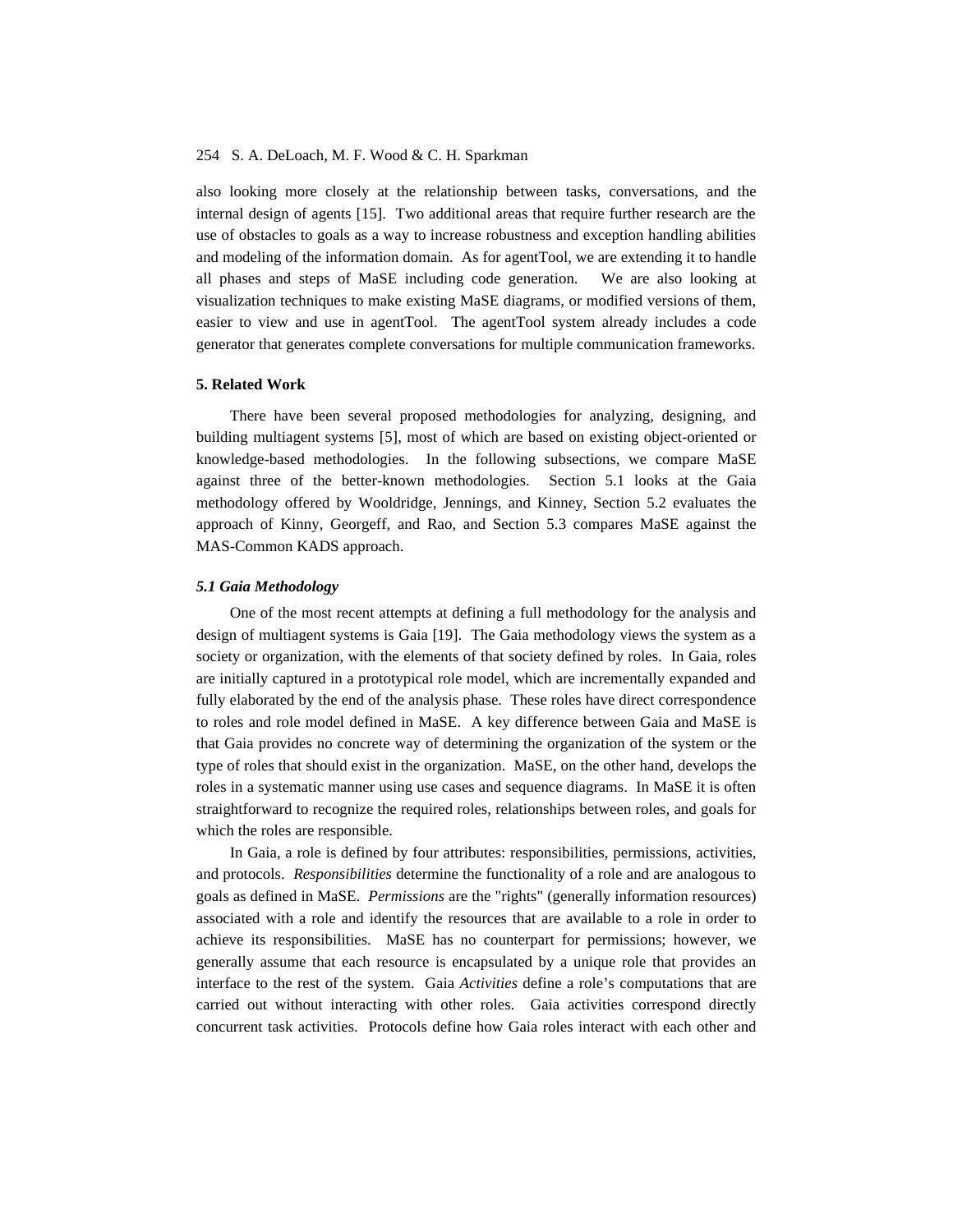are defined by six attributes: purpose, initiator, responder, inputs, outputs, and processing. In MaSE, protocols are defined in more detail by modeling them as concurrent tasks.

In the design phase, Gaia only provides an abstract, high-level design. It consists of an Agent Model that identifies the agent types, the roles they implement, and their multiplicity within the system. This information is also captured in MaSE using Agent Class Diagrams and Deployment Diagrams. The Gaia Services Model identifies the main services of the agent type in terms of the inputs, outputs, pre- and post-conditions (as derived from safety properties). This does not have a direct parallel in MaSE although services and the details of the interactions (inputs and outputs) are defined in much more detail in MaSE tasks and conversations. Finally, the Gaia acquaintance model simply identifies lines of communications between agent types. In MaSE, this information is captured in the Agent Diagram, which also identifies the types of interactions as individual conversations. MaSE conversations go on to describe the structure of these communications, a level of detail not addressed by Gaia.

# *5.2 Belief-Desire-Intention (BDI)*

An early attempt to define a multiagent systems methodology was developed by Kinney, Georgeff, and Rao [10]. They proposed a set of specialized Object-Oriented models for developing a system of Belief-Desire-Intention (BDI) agents. In this methodology, there are two sets of models: external and internal.

From the external viewpoint, the system is decomposed into agents, their responsibilities, the services they perform, the information they require, and their external interactions. These characteristics are captured in two models: the Agent Model and the Interactions Model. The *Agent Model* describes the hierarchical relationship between different abstract and concrete agent classes, and identifies the agent instances that may exist within the system, their multiplicity, and when they come into existence. The *Interaction Model* describes the responsibilities of an agent class, the services it provides, associated interactions, and control relationships between agent classes. The external viewpoint and associated models are captured in MaSE Agent Class Diagrams using agent classes and conversations.

From the internal viewpoint, the elements required by particular agent architectures are modeled for each agent using three models that describe its informational and motivational state and its potential behavior: the Belief Model, the Goal Model, and the Plan Model. The *Belief Model* describes the information about the environment and internal state that an agent of that class may hold, and the action is may perform. The *Goal Model* describes the goals that an agent may possibly adopt, and the events to which it can respond. Finally, the *Plan Model* describes the plans that an agent may possibly employ to achieve its goals or respond to events it perceives. It consists of a plan set which describes the properties and control structure of individual plans.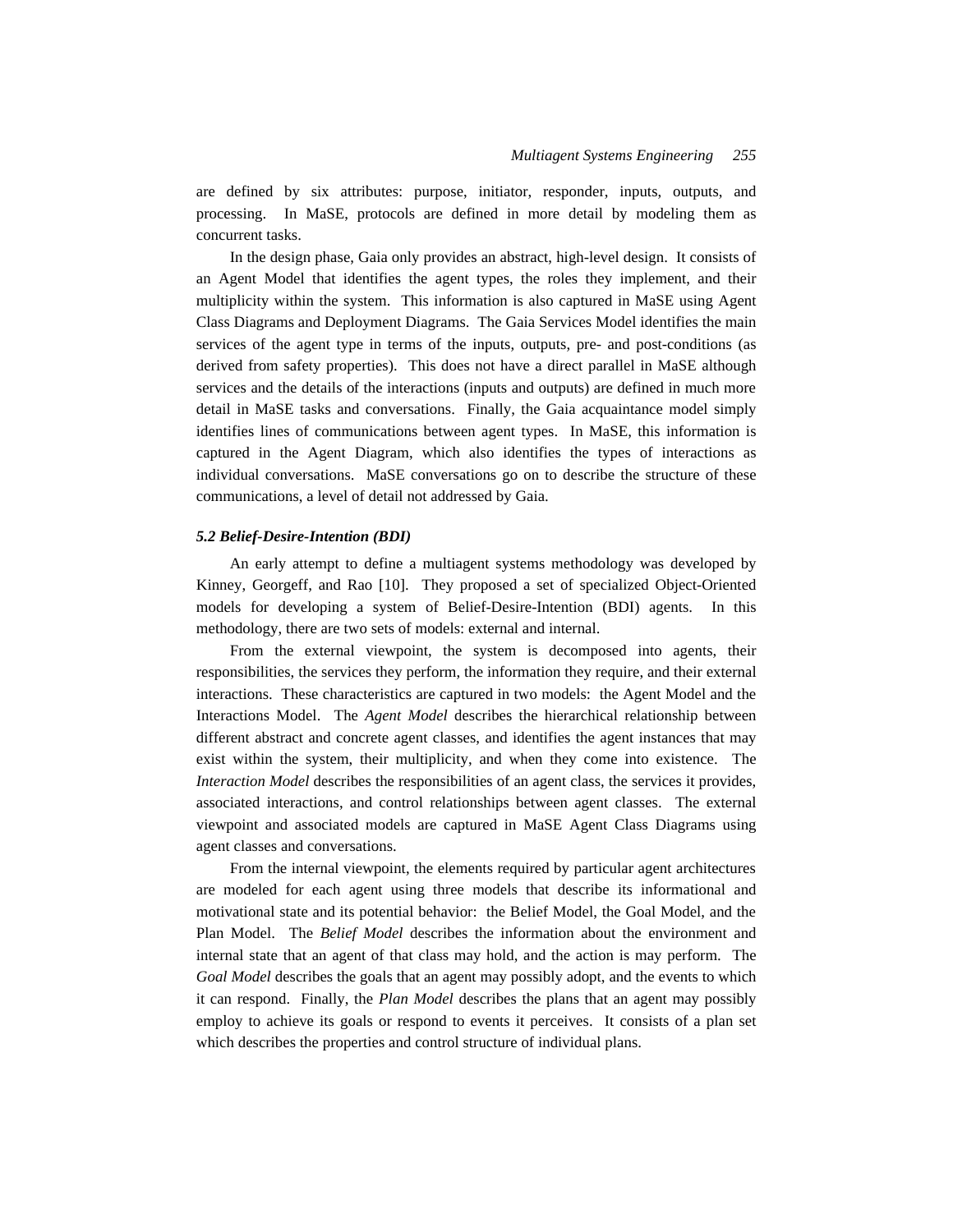The biggest difference between MaSE and this approach lie in the focus on a particular agent type. MaSE is designed to be used with heterogeneous agents as opposed to a single agent architecture (i.e., BDI). In MaSE, attributes such as beliefs, desires, and intentions are initially captured in the analysis phase with goals and tasks. Agents cooperate with each other by passing messages, effectively changing each other's beliefs (which corresponds to a state transition in a task). These same concepts are carried forward into the design phase of MaSE as agent classes assume roles (and their associated goals) and the role tasks are translated into conversations and component state diagrams in the internal agent architecture. More complicated belief computations are easily added to the way MaSE handles states and their transitions.

## *5.3 MAS-CommonKADS*

Another proposed multiagent system methodology is the MAS-CommonKADS methodology [6]. This methodology extends CommonKADS for multiagent systems by adding techniques from object oriented methodologies and protocol engineering. The general software engineering process combines a risk-driven approach with a componentbased approach. The first phase of analysis is Conceptualization, where the analyst determines use cases from the initial user requirements and then formalizes them with Message Sequence Charts. The purpose of this phase is to capture roles and to develop an initial understanding of the interactions that must take place between those roles. This Conceptualization phase is analogous to the Applying Use Cases phase in MaSE.

After the Conceptualization phase, a system requirements specification is generated using six models, each consisting of constituents (entities to be modeled) and the relationships between them. The Agent model specifies the agent characteristics, which include reasoning capabilities, sensors, effectors, services, agent groups and hierarchies (both modeled in the organization model). The Task model describes the tasks that the agents can carry out and include goals, decompositions, ingredients and problem-solving methods. The Expertise model defines the information sources needed by the agents to achieve their goals. The Organization model specifies the organization and the social organization of the agent society. The Coordination model describes the conversations between agents: their interactions, protocols and required capabilities. Finally, the Communication model details the human-software agent interactions and the human factors required for developing these interfaces.

Many of the steps and models seem to be similar to those produced in MaSE. Unfortunately, there were no examples of most of the models and some of the modeling steps were not well defined, as some of the models described above were never mentioned in any particular step. One concept that MAS-CommonKADS fails to capture is the concurrency of the activities being performed by the agent roles. However, MAS-CommonKADS does appear to provide a more detailed definition of the methods or functions (here called tasks) and information sources associated with each role.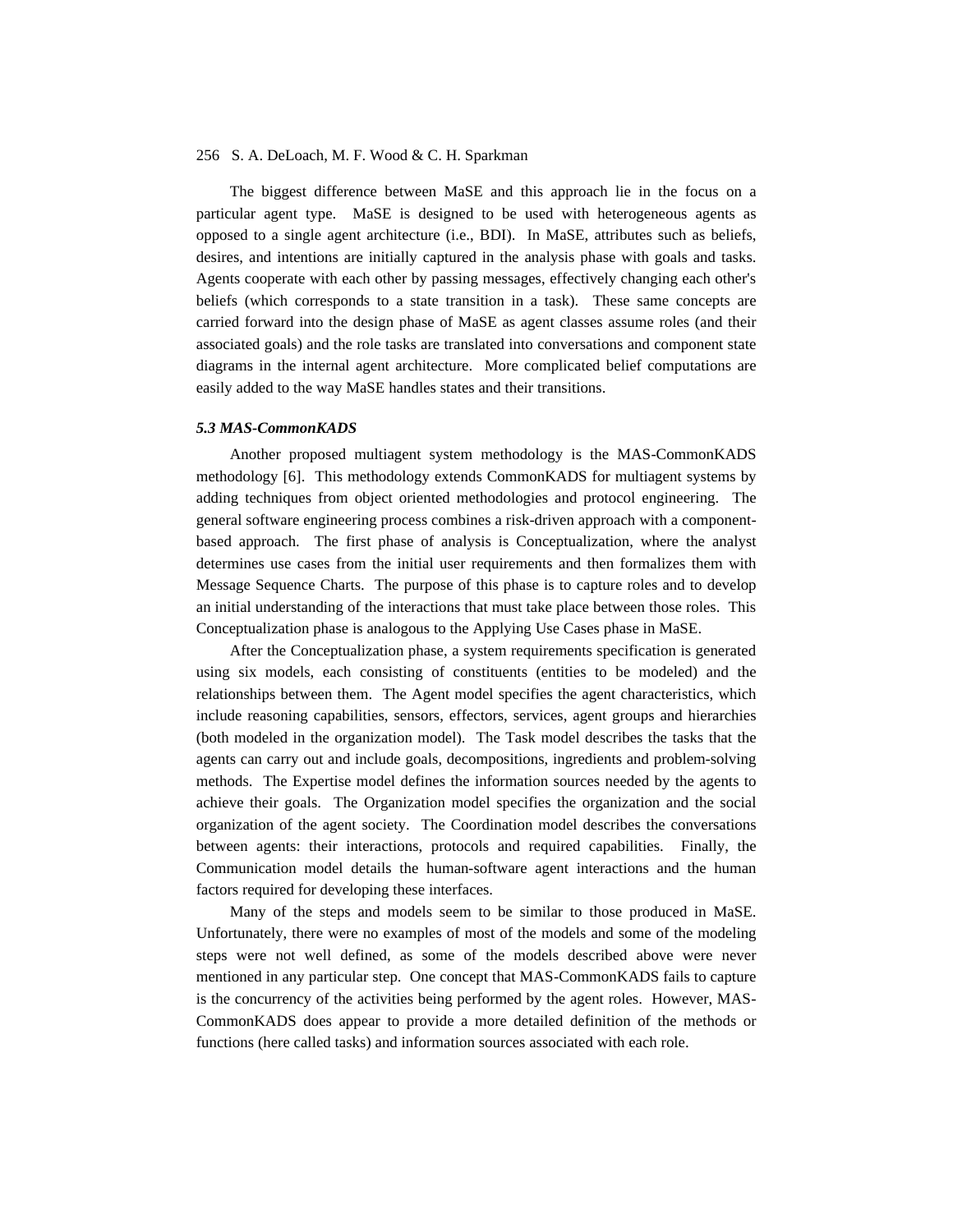### *5.4 Summary*

Based on the comparisons above, we believe that MaSE is a comprehensive methodology for the analysis of multiagent systems and provides solid foundation for the design and development of multiagent systems. MaSE not only takes advantage of goaldriven development, but also uses the power of multiagent systems by defining roles, protocols and tasks in the analysis phase. Another less obvious advantage that MaSE has is that its steps are defined at a fine level of granularity making the transition between models simpler and more straightforward than many of the techniques discussed above. MaSE also provides more guidance on how models relate to each other.

# **6. Acknowledgements**

This research was supported by grants from the Air Force Office of Scientific Research and the Dayton Area Graduate Studies Institute. The views expressed in this article are those of the authors and do not reflect the official policy or position of the United States Air Force, Department of Defense, or the US Government.

## **References**

- 1. A. Cockburn, "Structuring Use Cases with Goals," Journal of Object-Oriented Programming, Sep-Oct, 1997 and Nov-Dec, 1997.
- 2. S. A. DeLoach and M. Wood, "Developing Multiagent Systems with agentTool," in Y. Lesperance and C. Castelfranchi, editors, Intelligent Agents VII - Proceedings of the 7th International Workshop on Agent Theories, Architectures, and Languages (ATAL'2000). Springer Lecture Notes in AI, Springer Verlag, Berlin, 2001.
- 3. P. K. Harmer, G. B. Lamont, G.B, "An Agent Architecture for a Computer Virus Immune System," in Workshop on Artificial Immune Systems at Genetic and Evolutionary Computation Conference, Las Vegas, Nevada, July 2000.
- 4. G. J. Holzmann, "The Model Checker Spin," IEEE Transactions On Software Engineering, vol. 23(5), pp. 279-295, 1997.
- 5. C. Iglesias, M. Garijo, and J. González, "A Survey of Agent-Oriented Methodologies," in Intelligent Agents V. Agents Theories, Architectures, and Languages, Lecture Notes in Computer Science, vol. 1555, J. P. Müller, M. P. Singh, and A. S. Rao (Eds.), Springer-Verlag, 1998.
- 6. C. Iglesias, M. Garijo, J. González, and J. Velasco, "Analysis and Design of Multiagent Systems using MAS-CommonKADS," in INTELLIGENT AGENTS IV: Agent Theories, Architectures, and Languages, Springer Verlag, Berlin Heidelberg, 1998.
- 7. E. A. Kendall, U. Palanivelan, and S. Kalikivayi, "Capturing and Structuring Goals: Analysis Patterns," Proceedings of the Third European Conference on Pattern Languages of Programming and Computing, Bad Irsee, Germany, July 1998.
- 8. E. A. Kendall, "Agent Roles and Role Models: New Abstractions for Multiagent System Analysis and Design," Proceedings of the International Workshop on Intelligent Agents in Information and Process Management, Bremen, Germany, September 1998.